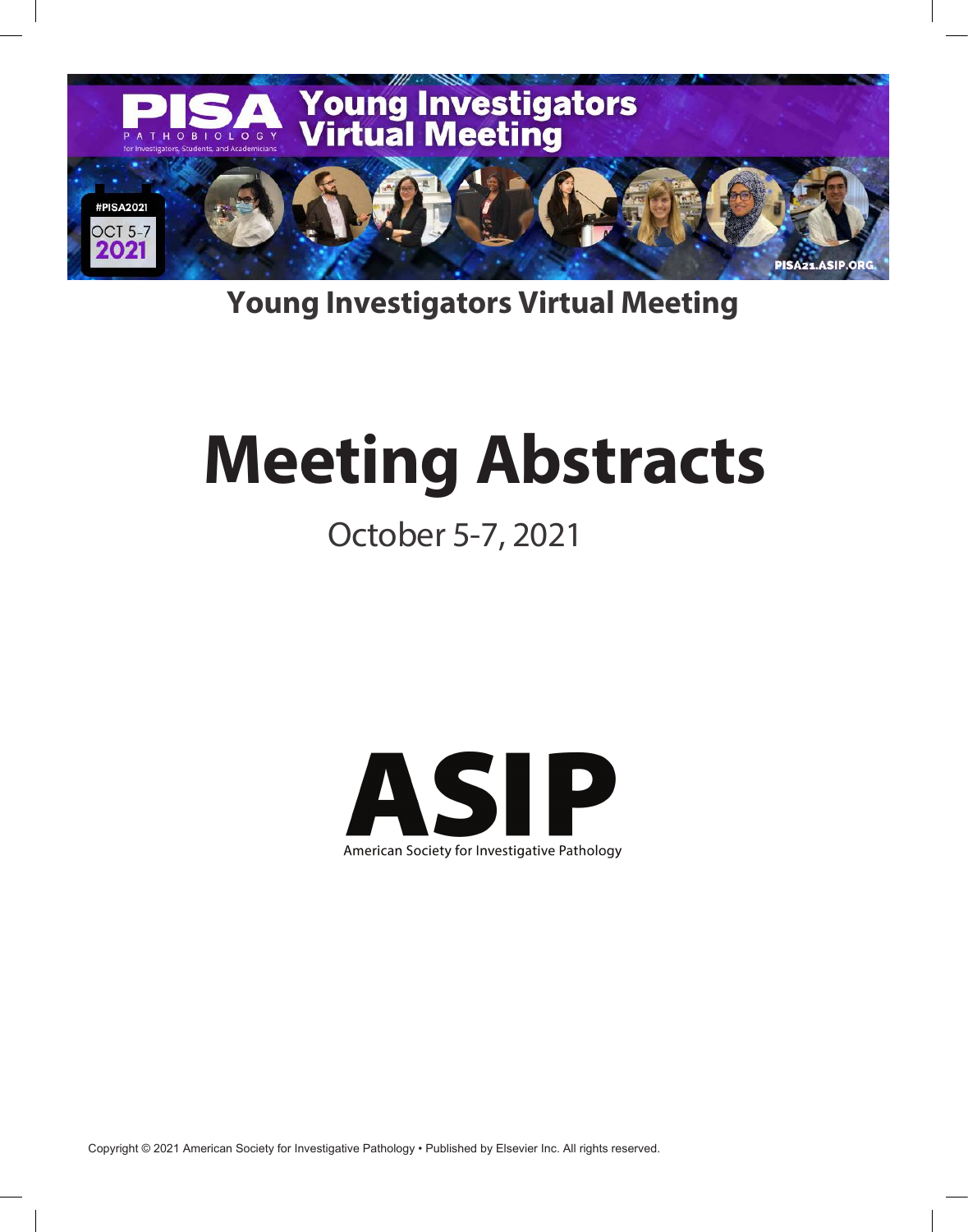# **Cancer Pathobiology**

# **CAN1**

# **DCLK1 Promotes Cisplatin Resistance in Ovarian Cancer**

Samrita Dogra<sup>1,2</sup>, Katherine Moxley<sup>2,3</sup>, and Bethany N. Hannafon<sup>1,2</sup> <sup>1</sup>Department of Obstetrics and Gynecology, <sup>2</sup>Stephenson Cancer *Center, University of Oklahoma Health Sciences Center, Oklahoma City, OK, 3 Department of Obstetrics and Gynecology, University of Michigan, Ann Arbor, MI* 

**Introduction:** High grade serous ovarian carcinoma (HGSOC) is the most common and lethal histologic subtype of ovarian cancer (OvCa) that accounts for 80% of OvCa deaths. Poor survival is attributed to disease recurrence and drug resistance to platinum-taxol-based drugs, which are the first-line treatment. Thus, developing effective treatments that overcome resistance to standard-of-care treatments are urgently needed. Doublecortin-like kinase 1 (DCLK1) is a microtubule-associated protein family member known to regulate microtubule turnover and distribution. It is a major regulator of cancer cell "stemness," epithelialmesenchymal transition (EMT), and promotes tumor progression, and metastasis. The study objective is to assess the functional role of DCLK1 in mediating platinum-resistance in OvCa and associated benefits from antagonizing this pathway as a novel treatment strategy to prevent OvCa recurrence. **Methods:** DCLK1 expression was evaluated under adherent (2D) and suspended spheroid (3D) conditions in a panel of human OvCa cell lines representative of HGSOC, and platinumsensitive and resistant cell lines using western blot. Pharmacological inhibition (DCLK1-IN-1) and genetic manipulation (DCLK1 CRISPR knockout) were used to assess the role of DCLK1 in mediating cisplatin resistance. Drug sensitivity assays were performed using live-cell imaging analysis (Incucyte) and 3D cell viability assays. Migration and invasion of human OvCa cells was determined *in vitro* in the presence of DCLK1-IN-1. Western blots were performed to evaluate the effect of DCLK1 inhibition on markers for EMT, OvCa cell stemness, and a potential kinase substrate. Differential expression of microRNAs critical for mediating drug resistance and EMT were measured by RT-PCR in DCLK1 deficient cells. **Results:** DCLK1 is differentially expressed in a panel of human OvCa cell lines representative of HGSOC when cultured under both 2D and 3D conditions. We also observed significant DCLK1 upregulation in cisplatin-resistant OvCa cell lines relative to their sensitive controls (OVCAR-8 and IGROV-1). Inhibition of DCLK1 was effective in restoring cisplatin sensitivity and reducing pro-tumorigenic phenotypes (e.g., cell migration & invasion) in platinum-resistant OvCa cells. We observed that DCLK1 knockout differentially affected markers for cancer cell stemness and microRNA expression. **Conclusions:** Our study showed that DCLK1 is important in regulating programs promoting platinum resistance in OvCa. Use of DCLK1 specific inhibitors will provide a rationale and optimal therapeutic strategy to overcome cisplatin resistance in a clinical setting.

# **CAN2**

#### **Targeting the DNA Damage Response Pathway by Combination of ATR and PARP Inhibition Imparts Synthetic Lethality to Cervical Cancer Cells**

Marlee Hill<sup>1</sup>, Sugantha Priya Elayapillai<sup>2,3</sup>, Bethany N. Hannafon<sup>2,3</sup>, and Katherine Moxley<sup>2,4</sup>

*1 College of Medicine, University of Oklahoma, Oklahoma City, OK, 2 Department of Obstetrics and Gynecology, University of Oklahoma Health Sciences Center, Oklahoma City, OK, 3 Stephenson Cancer Center, University of Oklahoma Health Sciences Center, Oklahoma City, OK, 4 Department of Obstetrics and Gynecology, University of Michigan, Ann Arbor, MI* 

**Introduction:** Cervical cancer (CC) is the fourth most common cancer among women worldwide. Most CC cases are due to high-risk human papillomavirus (HPV) infection, which expresses oncoproteins that inhibit tumor suppressors causing loss of G1-S cell cycle checkpoint control and defective DNA repair. Targeting the DNA damage response (DDR) pathway is being studied as an effective treatment strategy in metastatic CC, with specific focus on increasing dependence upon the Poly (ADP-ribose) Polymerase (PARP) DNA repair pathway. We hypothesized that increasing dependence upon the PARP pathway through abrogation of the G2 cell cycle checkpoint by ATR inhibition would sensitize CC cells to subsequent PARP inhibition. **Methods:** The impact of drug sequencing on cytotoxic cell death was determined in two HPV+ cervical cancer cells lines (Caski and SiHa) by treatment with the

ATR inhibitor (ATRi) AZD6738, PARP inhibitor (PARPi) olaparib, or both, given either simultaneously or by pre-treatment with ATRi. The degree of drug interaction was determined by isobologram analysis to determine the combination index for CC cells exposed to simultaneous ATRi/PARPi treatment and ATRi pre-treatment followed by sequential PARPi. Changes in cell viability in the drug combination versus PARPi alone groups was measured using MTS cell viability assays. Expression of proteins involved in the DDR pathway including PARP and ATR, as well as downstream cell cycle checkpoint proteins, were evaluated by western blot. **Results:** A synergistic effect was observed when CC cells were simultaneously treated and when pre-treated with ATRi followed by PARPi, likely due to the observed upregulation of the PARP pathway after ATR inhibition. Cell viability in the drug combination groups, for both 48- and 72-hour incubation periods, showed a reduction in cell survival below 50% compared to the PARPi alone groups. Lower IC50 values were identified when comparing PARPi alone with the drug combination, indicating the potential for PARPi dose de-escalation in treatment with ATRi. Western blotting of Caski cells, with ATRi pretreatment followed by sequential PARPi, demonstrated both a decrease in total PARP levels and an increase in cleaved PARP indicating increased cell death, while also demonstrating a decrease in Chk-1, P-Chk1 and P-Chk2 affirming therapeutic inhibition of the G2 checkpoint. **Conclusion:** HPV oncoproteins reduce HPV+ CC cells' ability to repair DNA damage via homologous recombination. Treatment with ATRi may increase reliance upon the PARP pathway for DNA repair through the error-prone nonhomologous end joining mechanism. These HPVinduced changes, render this pathway more vulnerable to PARP inhibition. Additionally, they render the combination of ATRi and PARPi more effective at decreasing CC cell viability compared to either inhibitor alone, especially when the cells undergo G2 checkpoint inhibition prior to administration of a PARP inhibitor.

# **CAN3**

**Collagen Hydroxyproline Analysis of Colon Cancer Polyps in Patients Within the Appalachian Mountain Region** 

Alexander T. Sougiannis<sup>1</sup>, Gavin T. Cauley<sup>1</sup>, and Peggi M. Angel<sup>2</sup> *1 Medical University of South Carolina, College of Medicine, Charleston, SC, 2 Department of Cell and Molecular Pharmacology, Medical University of South Carolina, Charleston, SC* 

**Introduction:** Emerging evidence suggests that collagen morphology may influence the prognosis and response to treatment of colorectal cancer (CRC). We sought to investigate the overarching differences in collagen posttranslational hydroxyl prolines as a predictive model of tumor stage and to investigate population differences in the American Appalachian population. **Methods:** Tissue microarrays (TMAs) comprising of matched benign and malignant tissue from 45 patients were constructed to evaluate the degree of collagen alpha-1(I) hydroxylation of proline. **Results:** In total 86 samples were analyzed. 5 specific peaks were discovered to differ between benign and malignant polyps. ROC curve analysis indicated high sensitivity and specificity of these peaks to predict polyp malignancy. 17 individual peaks indicated differences between early-stage (Stage I+II) and late-stage (Stage III+IV) polyps with a high predictive power (Area; 0.7355, 95% CI:  $0.7014$ -0.7696, p=1.000x10<sup>-15</sup>). Analysis of late-stage malignant polyps showed the same 17 peaks were significantly increased in patients from the Appalachian region of the United States vs Non-Appalachian residents. This present study highlights the potential for utilizing TMA as a method for detecting with high predictive power the influence of collagen on overall tumor prognosis. Further, we provide evidence that TMA analysis can be utilized to detect differences between specific atrisk populations, a method that might improve diagnostic and prognostic outcomes. **Conclusion:** Taken together we provide evidence for the investigation of collagen proline hydroxylation in CRC as a prognostic and diagnostic marker which can have significant clinical outcomes.

# **CAN4**

# **CECR2 Drives Breast Cancer Metastasis by Suppressing Macrophage Inflammatory Responses**

Meiling Zhang and Qin Yan *Department of Pathology, Yale School of Medicine, New Haven, CT* 

**Introduction:** Epigenetic and transcriptional changes are critical for metastasis, the major cause of cancer-related deaths. Metastatic tumor cells escape immune surveillance more efficiently than tumor cells in the primary sites, but the mechanisms controlling their immune evasion are poorly understood. **Methods:** RNA-seq, ChIP-seq, TMA IHC staining and different mouse models were used for the study. **Results:** We found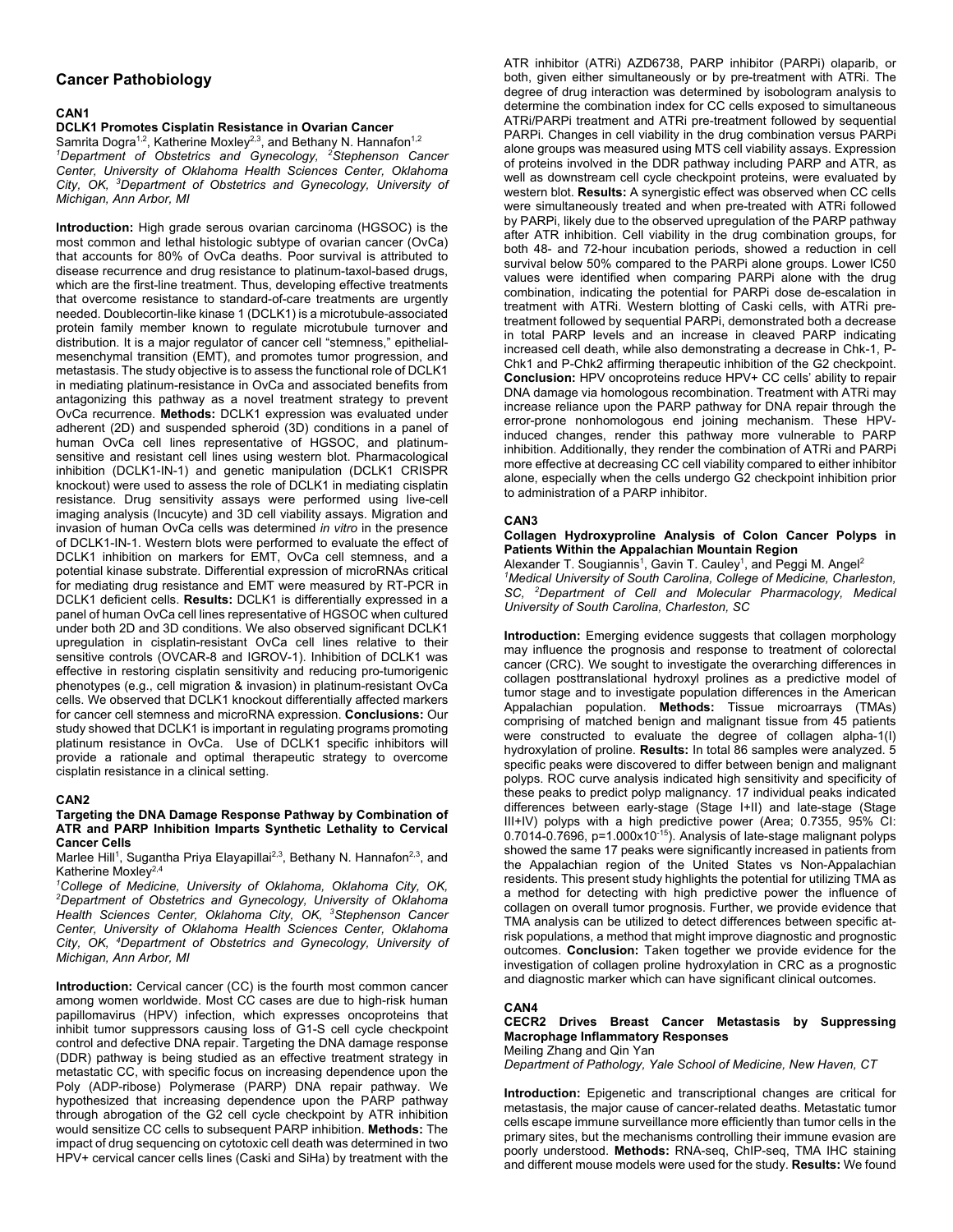that distal metastases are more immune inert with increased M2 macrophages compared to their matched primary tumors. Acetyl-lysine reader CECR2 is an epigenetic regulator upregulated in metastases and positively associated with M2 macrophages. CECR2 specifically promotes breast cancer metastasis in multiple mouse models, with more profound effect in the immunocompetent setting. Mechanistically, NF-κB family member RELA recruits CECR2 to activate CSF1 and CXCL1, which are critical for macrophage-mediated immunosuppression at the metastatic sites. Furthermore, pharmacological inhibition of CECR2 bromodomain impedes NF-κB-mediated immune suppression by macrophages and inhibits breast cancer metastasis. **Conclusions:** These results reveal CECR2 as a key epigenetic regulator in modulating breast cancer metastatic microenvironment and a novel therapeutic target to treat metastatic breast cancer.

# **Neuropathology**

#### **NEURO1**

#### **PECAM-1 Blockade Reduces Neutrophil Infiltration into the Subcortex Post-Stroke**

Erika Arias, Neil Avadhoot Nadkarni, Raymond S. Fang, Maureen Haynes, Ayush Batra, William A. Muller, and David P. Sullivan *Department of Pathology, Northwestern University, Chicago, IL* 

**Introduction:** Current therapies for ischemic stroke focus on reperfusion but do not address the acute inflammatory response that results in significant reperfusion injury. To advance future therapies, a thorough understanding of the precise spatiotemporal underpinnings of leukocyte extravasation and infiltration is necessary. We describe the evolution of the inflammatory response in a mouse transient middle cerebral artery occlusion (tMCAO) stroke model at several time points after reperfusion and the modulation of this response with PECAM blockade. **Methods:** The transient Middle Cerebral Artery Occlusion model (90 minutes of ischemia followed by reperfusion) was used to simulate large vessel occlusion stroke and recanalization. We used wide field and confocal immunofluorescence microscopy to examine the exact distribution of neutrophils with close examination of the leukocyte position with regard to the brain vasculature and the perivascular space. Flow cytometry of single cell suspensions was used to confirm cell identity at different time points post-stroke. **Results:** At 12 and 24 hours, neutrophil recruitment and extravasation was predominated localized to the cortical surface. This contrasts with other organs where there is considerable migration of neutrophils into the inflamed tissue by 24 hours. Over 48 to 72 hours, neutrophils were increasingly found deeper into the subcortex. Throughout the infarct (determined with triphenyl tetrazolium chloride staining), neutrophil recruitment was not uniform but rather organized in clusters. Disrupting leukocyte diapedesis with PECAM function-blocking antibodies restricted leukocytes to within 500 microns of the surface when compared to control; and this was still evident at 72 hours (n=3 mice per group, p<0.01, Control 46% ± 4.0 %; PECAM-1 Ab 62% ± 5.0%). High-power wide-field microscopy confirmed limitation of TEM by PECAM-1 blockade at 24h. Flow cytometry confirmed that a majority of the infiltrating cells were neutrophils both at 24h and 72h. **Conclusions:** Our findings demonstrate that neutrophil infiltration into a stroke evolves over several days following reperfusion. The use of PECAM blockade modulates the natural progression of neutrophils into the infarcted stroke bed. A better understanding of neutrophil spatiotemporal infiltration and its regulators could help inform the next generation of therapeutic interventions.

#### **NEURO2**

#### **AAV-mediated Gene Replacement Therapy is Beneficial in Unverricht-Lundborg Disease Mouse Model**

Emrah Gumusgoz, Sahba Kasiri, Jun Wu, Matthew Dear, Xin Chen, and Berge Minassian

*Department of Pediatrics, University of Texas Southwestern Medical Center, Dallas, TX* 

**Introduction:** Unverricht-Lundborg disease (ULD) is an inherited form of progressive myoclonus epilepsy (PME) which is characterized by myoclonus, epilepsy, and progressive neurologic deterioration of varying degrees. It is the most common form of PME. Although its worldwide prevalence is unknown, approximately 4 in 100,000 people are affected in Finland. Patients typically begin showing signs and symptoms between the ages of 6–16. Early symptoms include stimulussensitive, action-activated myoclonus, and tonic-clonic seizures. Eventually, people with ULD develop ataxia, lack of coordination,

intention tremor, and dysarthria. ULD patients may also develop emotional sensitivity, depression, and mild to moderate cognitive impairment over time. ULD is caused by *CSTB* gene mutation and is inherited autosomal recessively. The most common mutation is a dodecamer repeat expansion in the *CSTB* gene (upstream to the promoter) which leads to a reduction in CSTB protein. Patients usually retain ~10% of Cystatin B activity. *CSTB* encodes Cystatin B, a cysteine protease inhibitor. Despite some progress in understanding the biological function of Cystatin B, the disease mechanism remains unknown. Currently-available treatments aim to control symptoms and increase the quality of life. There is no targeted or disease-modifying therapy available. In this study, we developed and tested a genereplacement therapy in the ULD mouse model. **Methods:** We used the human, fully-spliced *CSTB* cDNA gene to rescue the mouse model and to reduce future steps in the potential development of a human therapy vector. We hypothesized that replacing Cystatin B would improve the neuropathology and neurobehavioral phenotypes of CSTB-deficient mice. After designing the human codon-optimized *CSTB* plasmid and packaging in Adeno-Associated Virus 9 (AAV9), we administered the AAV-CSTB at two different time-points (p21 and p60) by intrathecal (IT)<br>injections \_\_\_ To \_study \_the \_effect \_of \_treatment \_on \_early-onset To study the effect of treatment on early-onset neuropathological phenotypes including neuro-inflammation and granular cell apoptosis in the cerebellum, a cohort of mice at 2-months of age were euthanized. Remaining mice were aged to 9-months in order to study the effect of treatment on the behavioral phenotype (ataxia) and late-onset neuro-inflammation and neuro-degeneration. **Results:** We showed that AAV-CSTB gene replacement therapy reduces early-onset neuro-inflammation and cerebellar granular cell death. AAV-CSTB gene therapy ameliorates behavioral phenotype (ataxia) and improves some of the late-onset neuro-inflammation markers. AAV-CSTB gene therapy does not reduce or prevent the neuro-degeneration-related brain weight loss. **Conclusion:** Replacing *CSTB* may provide therapeutic benefit in the ULD mouse model (*Cstb*-/- ) by decreasing the severity of neuropathology. Injections at early timepoints (neonatal) and/or using different injection routes like intracerebroventricular injection (ICV) or intra-cisterna magna (ICM) may provide a greater benefit.

#### **NEURO3**

#### **Neuronal Death and Inflammation in Brain of SARS-CoV-2 Infected Non-Human Primates**

Meredith G. Mayer<sup>2</sup>, Ibolya Rutkai<sup>1</sup>, Linh M. Hellmers<sup>2</sup>, Bo Ning<sup>3</sup>, Zhen Huang<sup>3</sup>, Christopher J. Monjure<sup>2</sup>, Carol Coyne<sup>2</sup>, Rachel Silvestri<sup>2</sup>, Nadia Golden<sup>2</sup>, Krystle Hensley<sup>2</sup>, Kristin Chandler<sup>2</sup>, Gabrielle Lehmicke<sup>2</sup>, Gregory J. Bix<sup>1</sup>, Nicholas J. Maness<sup>2</sup>, Kasi Russell-Lodrigue<sup>2</sup>, Tony Y. Hu<sup>3</sup>, Chad J. Roy<sup>2</sup>, Robert V. Blair<sup>2</sup>, Rudolf Bohm<sup>2</sup>, Lara A. Doyle-Meyers $^2$ , Jay Rappaport $^2$ , and Tracy Fischer $^2$ 

*1 Department of Neurosurgery, Clinical Neuroscience Research Center, Tulane University School of Medicine, New Orleans, LA' 2 Tulane National Primate Research Center, Covington, LA, 3 Center for Cellular and Molecular Diagnostics, Tulane University School of Medicine, New Orleans, LA* 

**Introduction:** Neurological manifestations are a significant complication of syndrome coronavirus 2 (SARS-CoV-2) infection and coronavirus infection disease-19 (COVID-19). These likely contribute to post-acute sequalae of COVID-19 (PASC) or "long COVID". Understanding how infection contributes to neuropathogenesis is needed for appropriate treatment of infected patients, as well as in initiating relevant follow-up care after recovery. Brain autopsy series of human subjects who died from COVID-19 have revealed significant pathology, including widespread neuroinflammation and microhemorrhages. In this report, we show for the first time, neuropathology in SARS-CoV-2 infected nonhuman primates (NHPs) that is consistent with that reported among human patients. **Methods:** Eight adult NHPs were inoculated with the 2019-nCoV/USA-WA1/2020 strain of SARS-CoV-2 via a multi-route mucosal or aerosol challenge. Immunohistochemistry staining was done on seven brain regions, including frontal, parietal, occipital, and temporal lobes, basal ganglia, cerebellum, and brainstem to elucidate the presence of platelet derived thrombi, neuronal apoptosis, and virus present. General pathology and microhemorrhages were examined on hematoxylin and eosin-stained (H&E) tissues. **Results:** Similar to humans, pathology was variable but included wide-spread neuroinflammation, nodular lesions, neuronal degeneration, and microhemorrhages. Changes in neuronal morphology suggestive of neuronal degeneration were identified with H&E staining and most often seen in the cerebellum and brainstem of infected animals. Neuronal death was confirmed through FluorJade C and cleaved (active) caspase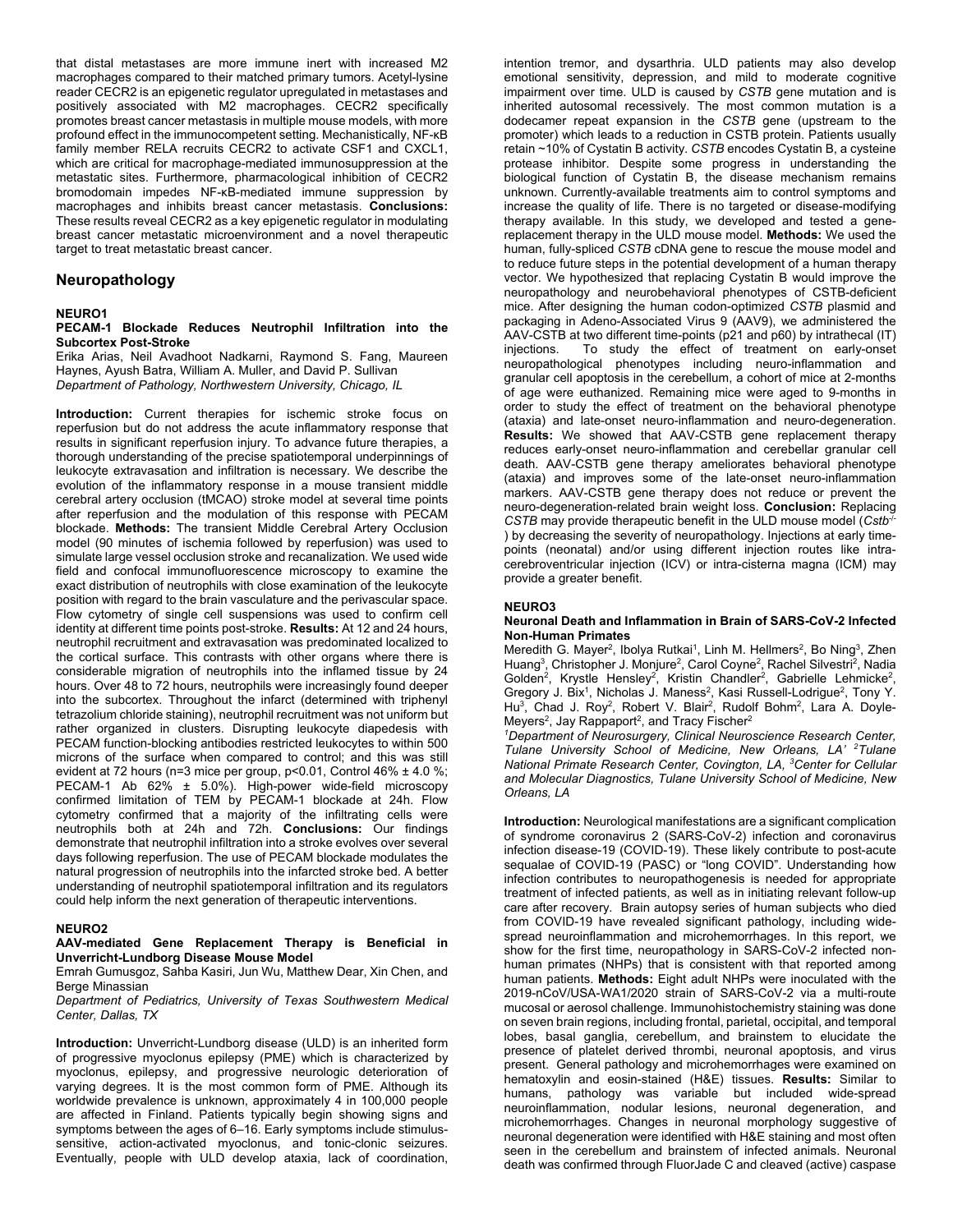3 IHC, which showed foci of positivity, particularly among Purkinje cells of the cerebellum. Importantly, this was seen among infected animals that did not develop severe respiratory disease. Sparse virus was detected in brain endothelial cells but did not associate with the severity of CNS injury. **Conclusions:** We anticipate our findings will advance our current understanding of the neuropathogenesis of SARS-CoV-2 infection and demonstrate SARS-CoV-2 infected NHPs are a highly relevant animal model for investigating COVID-19 neuropathogenesis among human subjects.

#### **NEURO4**

#### **Interactions Between Autophagy, Herpesvirus, and Neurodegeneration in Alzheimer's Disease**

Amir Nafchi<sup>1</sup>, Mona Esmaeili<sup>1</sup>, Pouya Raeisinafchi<sup>2</sup>, Orrin Myers<sup>4</sup>, and Elaine L. Bearer<sup>3</sup>.

*1 Department of Electrical and Computer Engineering, University of New Mexico, Albuquerque, NM, 2 Department of Psychology, Neuroscience & Behavior, McMaster University, Hamilton, ON, Canada, 3 Department of Pathology, University of New Mexico School of Medicine, Albuquerque, NM, 4 Department of Family and Community Medicine, University of New Mexico School of Medicine, Albuquerque, NM* 

**Introduction:** Various microbes and viruses have been proposed to be involved in the pathogenesis of Alzheimer's Diseases (AD). Since microbes and viruses are detected in aging brains, it is not clear if their presence is a byproduct of AD pathology or a direct cause of it. Recently various publications considered the link between several herpesviruses and neurodegeneration in AD. Readhead et al. 2018 utilized multiomics data from post-mortem brain samples with and without neuropathological criteria for AD to construct biological networks and look for associations between viral load, viral activity and AD. This study reported strongest associations between human herpesviruses 6A and 7 with various features of AD. After viral replication and exit from the cell's nucleus, a secondary envelopment process by which HSV acquires its envelope, structurally resembles the process of autophagy. Thus, autophagy might have significant interactions with herpesviruses. Here we sought to determine associations between viral features, AD pathology and autophagy gene allelic variation. **Methods and Results:** We prepared a comprehensive list of over 1000 autophagy-associated genes (ATG) from Tanpaku, PDB databases and genes we found in publications, as well as from an artificial-intelligence-based search for "dark ATG genes". We downloaded the R codes and datasets from Readhead et al. 2018 available on synapse.org. Using custom python codes we mined these digital datasets for ATG. We mined host RNA abundance in pre-AD, non-AD traits, and AD controls for ATG and found virtually all were down regulated in AD compared to controls. We mined quantitative trait loci (QTL) for correlations of host SNPs to viral load in preclinical and clinical AD and found many ATG SNPs associated with viral features. We found QTL of host genes to identify SNPs in ATG that correlated with cognition and Braak stage. We found a dozen genes associated with SNPs in ATG that associated with AD. **Conclusions:** Results from mining different datasets with our comprehensive ATG list supported our initial hypothesis of a correlation between ATG expression and SNPs, viral load and progression of cognitive impairment and AD pathology. The integration of ATG in this project clarifies a potential role microbes and viruses may play in onset and progression of AD pathology. This project is supported by the National Center for Research Resources and the National Center for Advancing Translational Sciences of the National Institutes of Health through Grant Number UL1TR001449.

#### **NEURO5**

#### **Early Life Adversity Potentiates Adult Response to Acute Threat: A Brain-wide Neuroimaging and Behavior Study**

Taylor W. Uselman<sup>1</sup>, Russell E. Jacobs<sup>2</sup>, Elaine L. Bearer<sup>1,3</sup>

*1 Department of Pathology, University of New Mexico Health Science Center, Albuquerque, NM, 2 Zilkha Neurogenetic Institute, USC Keck School of Medicine, Los Angeles, CA, 3 Biology and Biological Engineering, Caltech, Pasadena, CA* 

**Introduction:** Adverse childhood experiences increase vulnerability to stress-provoked mental illnesses, such as anxiety/depression and substance use disorders, later in life. How these experiences shape the brain to lead to such disorders remains a mystery. Brain-wide imaging of neural activity in the adult raised with or without early life adversity (ELA) holds promise of finding clues. **Methods:** Longitudinal manganese-enhanced magnetic resonance imaging (MEMRI) provides a methodology to follow brain-wide neural activity dynamics over time in awake-behaving animals. Mn(II) delivered systemically is taken up through voltage-gated calcium channels throughout the brain over 24- 26h. Behavior is recorded in our custom arena during Mn(II) uptake. We capture an image of basal behavior (normal exploration) at 22h, and then expose mice to acute threat, predator odor (TMT, 2,3,5-Trimethyl-3-thiazoine), and image again at 26h (Uselman et al, 2020). Here we combine this MEMRI paired with behavior protocol to investigate the effects of ELA on responses to acute threat in normally reared (n=12) and maternally deprived mice (n=12) (ELA-/+). Dams with newborn pups were deprived of adequate bedding from day P2-P9, which induces elevated cortisol in the pups (Rice et al., 2008). At 10 weeks of age, mice +/- ELA were subject our paired behavior-MEMRI longitudinal procedure for both acute and delayed responses. After imaging, mice are euthanized, brains perfusion fixed and serial sections stained by immunohistochemistry. MEMRI images were skull-stripped, spatially coregistered, and intensity normalized. To measure the degree of activity and relationships between brain regions we performed statistical parametric mapping (SPM), segmentation of 90 brain regions, crosscorrelation analysis, and Louvain community detection. **Results:**  Predator stress increased defensive/avoidance behavior for both groups (p<0.05, Tukey-Adjusted), attesting to the expected effect of the TMT. Results suggest basal neural activity of ELA mice resembles that of acute fear in normally reared mice and delayed responses among both groups are similar, with increased activity in the basal forebrain and hindbrain. Additionally, ELA resulted in decreased strength in correlation among brain segments, which fragmented further after acute threat. Staining for the norepinephrine transporter revealed a failure of distal axonal tiling, suggesting that neural activity dynamics could be due in part to ELA's effect on development of the noradrenergic system. **Conclusion:** Together our data find that ELA disrupts the arborization of noradrenergic projections, alters the coordination of basal neural activity in the basal state and in response to acute threat. Supported by NIMH R01MH096093.

#### **Infectious Diseases**

#### **IND1**

**Sofia SARS Antigen FIA and Reverse-Transcriptase Polymerase Chain Reaction: Comparing Diagnostic Methods** 

Blaire Anderson<sup>1</sup>, Anna Bouck<sup>1</sup>, Michael Lambert<sup>2</sup>, Dorothy Martin<sup>1,2</sup>, Heather Steinmetz<sup>1</sup>, Samantha Allen<sup>1</sup>, Joel Lefferts<sup>1</sup>, and Bing Ren<sup>1,2</sup> *1 Department of Pathology and Laboratory Medicine, Dartmouth-Hitchcock Medical Center, Lebanon, NH, 2 Department of Pathology and Laboratory Medicine. Springfield Hospital, Springfield, VT* 

**Introduction:** Severe acute respiratory syndrome coronavirus 2 (SARS-CoV-2), the virus that causes coronavirus disease 19 (Covid-19), emerged in December 2019 and led to a global pandemic. Timely and accurate diagnostic methods became an absolute necessity and remain a critical tool for detecting Covid-19 cases. Two primary methods for detecting active SARS-CoV-2 infection are currently in use: reversetranscriptase polymerase chain reaction (RT-PCR) molecular testing and antigen testing. RT-PCR is considered the "gold standard" method for detecting SARS-CoV-2 infection. It is highly sensitive, but requires a molecular testing facility, has a longer turnaround time, and is more expensive than antigen testing. Clinicians and public health authorities must consider these factors when selecting appropriate testing methods for patients and communities. **Methods:** 1285 nasopharyngeal samples were collected from 1282 individuals at Springfield Hospital and Dartmouth-Hitchcock Medical Center between July 2020 and February 2021. Of the 1282 individuals in the study population, two were known to be symptomatic, 16 had a known exposure, and 14 were healthcare workers being tested for surveillance. The remaining samples were collected from out-patients and in-patients for screening. Samples were analyzed using both Sofia SARS antigen FIA test and RT-PCR. Comparing Sofia to RT-PCR with RT-PCR as the gold standard, positive percent agreement and negative percent agreement were calculated. **Results:** Compared to RT-PCR, Sofia rapid antigen test has a positive percent agreement of 72.7% and a negative percent agreement of 98.9%. Eighteen samples tested negative by Sofia, but positive by RT-PCR. **Conclusion:** Compared to RT-PCR, Sofia FIA rapid antigen testing shows high negative percent agreement and reasonable positive percent agreement. Previous studies have compared RT-PCR and Sofia FIA methods in study populations comprised only of symptomatic patients (Beck ET, et al. *J Clin Microbiol*. 2021;59:e02727-20; Brihn A, et al. *MMWR Morb Mortal Wkly Rep*. 2021;70:702-706). In these studies the positive percent agreements values were between 54.5% and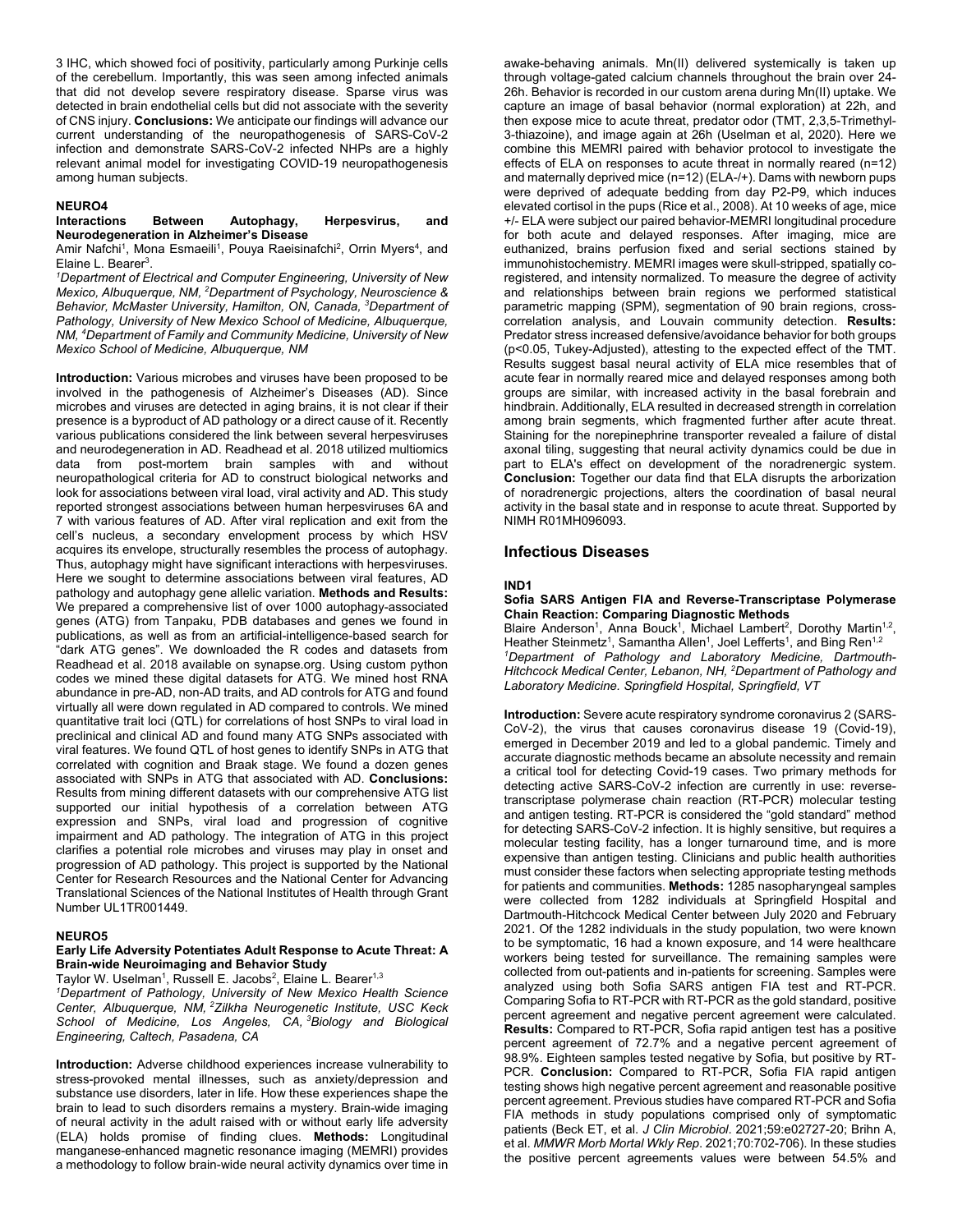97.6%. Additionally, studies have shown that Sofia FIA testing is significantly less sensitive than RT-PCR in detecting SARS-CoV-2 infection in asymptomatic individuals (Brihn A, et al. *MMWR Morb Mortal Wkly Rep*. 2021;70:702-706). Our results and results from previous studies indicate that Sofia FIA testing should be used with caution for screening and in asymptomatic individuals.

#### **IND2**

#### **Estradiol Levels Influence Neutrophil Responses Against HIV in Women**

Anna Borchers<sup>1</sup>, Laura Moreno de Lara<sup>1,2</sup>, Ragav S. Parthasarathy<sup>1,3</sup>, Christina Ochsenbauer<sup>4</sup>, Alexander Panda<sup>5,6</sup>, Francisco J. Carrillo-Salinas<sup>1</sup>, and Marta Rodriguez-Garcia<sup>1,3</sup>

*1 Department of Immunology, Tufts University School of Medicine, Boston MA, 2 Immunology Unit, Biomedical Research Centre, University of Granada, Granada, Spain, 3 Immunology Program, Tufts Graduate School of Biomedical Sciences, Boston, MA, 4 Department of Medicine and UAB Center for AIDS Research, University of Alabama, Birmingham, AL, 5 Tufts Medical Center/Division of Pulmonary and Critical Care, Boston, MA, 6 Tufts Clinical and Translational Science Institute, Boston, MA* 

**Introduction**: The population is aging, and older women are more susceptible to infections compared to younger women. This fact has been linked to impaired immune responses and changes in hormone levels after menopause. Neutrophils play a crucial role in the innate immune response against viral infections, such as human immunodeficiency virus (HIV), recognizing, trapping, and inactivating the virus using a process known as NETosis. In this response, neutrophils release DNA strands coated with antimicrobial peptides, known as Neutrophil Extracellular Traps (NETs). Interestingly, estradiol (E2), a sex hormone that decreases after menopause, has been shown to decrease susceptibility to HIV infection of T cells and macrophages *in vitro*, but the role of E2 in neutrophil response to HIV is largely unknown. We hypothesize that low levels of E2 due to menopause can impact neutrophil activity and susceptibility to HIV infection in women. **Methods:** Blood neutrophils were isolated from both pre- and postmenopausal women and pre-treated with a concentration of 50 nM E2 for 1 h *in vitro*. Neutrophils were then stimulated with GFP-labelled HIV viral-like particles (HIV-VLPs) or Calcium ionophore, a known NETinducer, for 30, 60 and 90 min. To quantify NETosis in real-time, timelapse microscope images were taken every 3 min and analyzed using the Incucyte platform. NETs were separated from supernatants by centrifugation and  $\alpha$ -Defensin ( $\alpha$ Def) and myeloperoxidase (MPO) were measured in each by ELISA. E2 concentration in plasma was also measured by ELISA. **Results:** Neutrophils from postmenopausal women showed a delayed NETosis response to HIV over 3 h compared to neutrophils from premenopausal women. Whereas increased NETosis with HIV is clear via Incucyte at later time points, after only 30 min of stimulation with HIV, no changes in concentration of  $\alpha$ Def were observed in NETs or supernatants. However, neutrophils significantly increased  $\alpha$ Def secretion 30 min after Ca<sup>2+</sup> ionophore stimulation, and significantly more so in premenopausal women compared to postmenopausal. Additionally, the  $Ca^{2+}$  ionophore-stimulated neutrophils from premenopausal women had increased levels of MPO present in the NETs compared to postmenopausal women. Ongoing experiments will determine antimicrobial peptide production 60 and 90 min post-stimulation. We wanted to determine if these changes in neutrophil response were due to changes in E2 levels associated with menopausal status and aging. Interestingly, pre-treating neutrophils from postmenopausal women with E2 improved their response to HIV after 30 min, showing increase release of NETs compared to untreated neutrophils. E2-treated neutrophils from young women, however, did not modify their response to HIV. **Conclusion:** Aging delays neutrophil response to HIV stimulation and this was improved when neutrophils were treated with E2, suggesting that circulating E2 levels may play a role in neutrophil function against viral pathogens as women age.

# **IND3**

#### **SCFAs Impact Neutrophil Response to HIV Infection**

Francisco J. Carrillo-Salinas<sup>1</sup>, Ragav S. Parthasarathy<sup>1,2</sup>, Laura Moreno de Lara<sup>1,3</sup>, Anna Borchers<sup>1</sup>, Christina Ochsenbauer<sup>4</sup>, Alexander Panda<sup>5,6</sup>, and Marta Rodriguez-Garcia<sup>1,2</sup>.

*1 Department of Immunology, Tufts University School of Medicine, Boston, MA, 2 Immunology Program, Tufts Graduate School of Biomedical Sciences, Boston, MA, 3 Immunology Unit, Biomedical Research Centre, University of Granada, Granada, Spain, 4 Department of Medicine and UAB Center for AIDS Research, University of Alabama, Birmingham, AL, 5 Tufts Medical Center/Division of Pulmonary and Critical Care, Boston, MA, 6 Tufts Clinical and Translational Science Institute, Boston, MA*

**Introduction**: Sexual transmission is the main route for human immunodeficiency virus (HIV) acquisition in women. Local innate immune mechanisms in the female reproductive tract (FRT), such us epithelial cell barrier, mucus and secreted immune mediators, contribute to the prevention of HIV infection. Neutrophils participate in mucosal protection against pathogens through phagocytosis, release of granule contents, and NETosis. NETosis is characterized by the release of Neutrophil Extracellular Traps (NETs), consisting of DNA associated with granular proteins with antimicrobial activity. Neutrophils are abundant in the FRT and can recognize, entrap, and inactivate HIV with NETs *in vitro*. Growing evidence indicates that bacterial vaginosis, alterations in vaginal microbiota mainly due to a reduction in relative abundance of *Lactobacillus* species, decreases the concentration of lactic acid and increases short-chain fatty acids (SCFAs) concentration, promoting colonization of harmful bacteria and increasing the risk of viral infections, such as HIV. Importantly, neutrophils highly express GPR43, the main SCFA receptor. In this context, we hypothesize that neutrophilmicrobiota interactions impact innate immune protection in the FRT and the risk for HIV infection. **Methods**: Human purified neutrophils from blood were plated and stimulated with 25 mM of sodium acetate, sodium butyrate or sodium propionate, in the presence or absence of HIV-viral like particles (VLPs)-GFP labeled for at least 3h. NETosis was quantified as capture area (overlap of NETs and HIV-VLPs) using time-lapse microscopy Incucyte S3 system. Neutrophil migration was assessed stimulating neutrophils with 25 mM of the correspondent SCFA, using a transwell migration assay. Neutrophil phenotype was determined by flow cytometry using Cytek Aurora analyzer. **Results**: Pathological concentrations of SCFAs (butyrate or propionate) induced in neutrophils a sustained and stronger release of NETs in response to HIV-VLPs compared to untreated neutrophils. Although SCFAs can be chemoattractants for neutrophils, they migrated at the same ratio when stimulated with acetate and propionate, compared to controls; or significantly less in the presence of butyrate. Interestingly, only propionate-treated neutrophils significantly upregulated high levels of ICAM-1 after migration, a key molecule for transmigration into tissues. In addition, SCFAs significantly increased the proportion of CD66b<sup>+</sup> CD16<sup>+</sup> and CD62L<sup>+</sup> neutrophils. Finally, stimulation with SCFAs altered cytokine and chemokine secretion. **Conclusions**: Our results demonstrate that increased concentrations of SCFAs trigger neutrophil activation and alter their response to HIV infection. Ongoing experiments will shed light about the role of SCFAs on modifying the function of tissue-derived neutrophils in protecting the FRT.

#### **IND4**

#### **Elucidating the Role of Host Purinergic Signaling During Rotavirus Infection**

Kristen A. Engevik<sup>1</sup>, John T. Gebert<sup>1</sup>, Jacob L. Perry<sup>1</sup>, Francesca J. Scribano<sup>1</sup>, Takahiro Kawagishi<sup>2</sup>, Harry Greenberg<sup>2</sup>, and Joseph M. Hyser<sup>1</sup>

<sup>1</sup>Department of Molecular Virology & Microbiology, Baylor College of *Medicine, Houston TX, 2 Department of Medicine, Gastroenterology & Hepatology Stanford University, Stanford, CA* 

**Introduction:** Diarrheal diseases are among the top morbidity in children worldwide, with an estimated 1.7 billion cases of diarrhea and resulting in ~525,000 deaths each year. The enteric virus, rotavirus, accounts for ~27% of diarrheal disease in children, however the current pediatric suitable treatment is oral rehydration solution which does not alleviate diarrhea volume or symptoms. This highlights the need to better understand the pathophysiology of viral diarrhea to develop new therapeutics. Rotavirus infects a limited number of cells at the tips of the villi in the small intestine. Yet, rotavirus influences cell types far away from the site of infection. We recently identified, using monkey and human rotavirus, that rotavirus exploits host purinergic signaling via the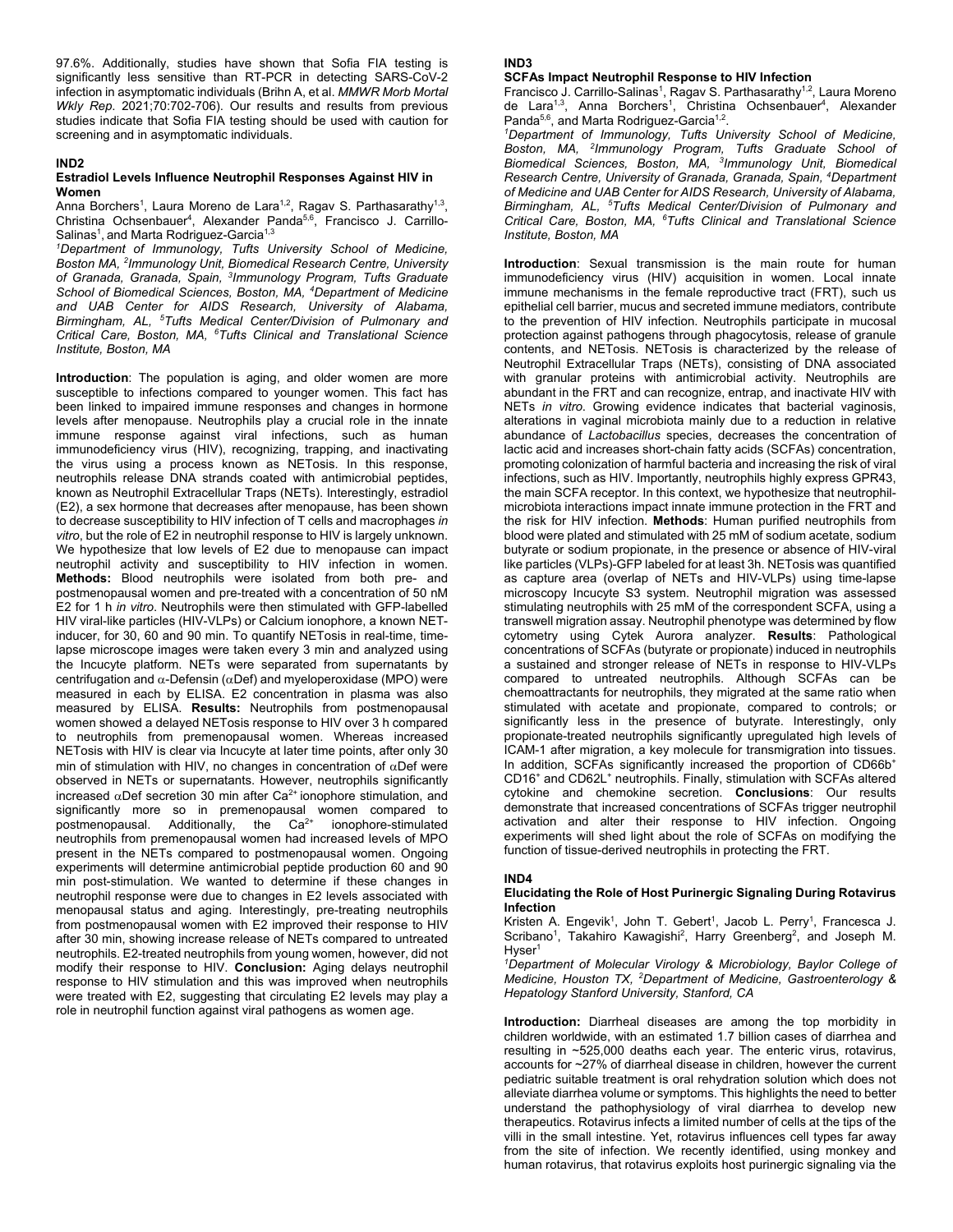P2Y1 receptor to increase uninfected epithelial cell responses during infection. To assess if this dysregulation during rotavirus infection is conserved among all rotavirus strains and relies upon purinergic signaling, we used the recently developed cell culturable murine-like D6/2 rotavirus to assess the role of purinergic signaling *in vitro* and *in vivo*. **Methods:** Using MA104 cell lines that stably express cytosolic genetically-encoded calcium indicators, we characterized calcium signaling throughout D6/2 rotavirus infection by time-lapse imaging and determined if purinergic signaling is required using various small molecule signaling inhibitors. **Results:** *In vitro*, we found that D6/2 infected cells have increased intracellular calcium signals which results in intercellular calcium waves that originate from the infected cells to neighboring cells. Preliminary data shows removal of ADP by Apyrase or blocking the P2Y1 receptor by BPTU results in decreased intercellular calcium waves, suggesting D6/2 infection relies upon purinergic signaling similar to other mammalian rotaviruses. Furthermore, treatment of D6/2 infected neonatal mice with a P2Y1 blocker (MRS2500) results in decreased incidence of diarrhea by day 4 post infection, confirming that P2Y1 receptor is also involved in rotavirus pathogenesis of a homologous virus strain. **Conclusion:** Collectively, these findings point to the conserved role of purinergic signaling and calcium waves in the pathophysiology of rotavirus infection.

#### **IND5**

#### *Klebsiella pneumoniae* **in the Colonic Mucus Layer Influences**  *Clostridioides difficile* **Pathogenesis**

Taylor Ticer and Melinda A. Engevik

*Department of Regenerative Medicine, Medical University of South Carolina, Charleston, SC* 

**Introduction:** *Clostridoides difficile* is an intestinal pathogen responsible for 500,000 infections and 30,000 deaths annually in the US. Intestinal microbiota disruption allows *C. difficile* to colonize the colonic mucus layer; however, the mechanisms by which other microbes influence *C. difficile* remains unclear. Using stool-seeded bioreactors with mucus-coated inserts, we identified *Klebsiella pneumoniae* in the mucus-associated microbiota with *C. difficile*. **Hypothesis:** We therefore hypothesized that *K. pneumoniae* promotes *C. difficile* intestinal colonization. **Methods & Results:** Analysis of 77 *C. difficile* genomes revealed that no *C. difficile* strains harbored the glycosyl hydrolase (GH) families required for mucin degradation. In contrast, 274 *K. pneumoniae* genomes harbored at least 3 mucin-degrading GH families. To confirm the ability of *K. pneumoniae* to degrade mucus, we grew 11 strains of *K. pneumoniae* in a fully defined bacteria media lacking glucose, supplemented with porcine intestinal MUC2 mucus. All strains exhibited robust growth, indicating that *K. pneumoniae* can enzymatically degrade mucus and use it as a primary carbon source. Under the same growth conditions, *C. difficile* was unable to grow. However, *C. difficile* was able to use freely available mucin glycan oligosaccharides (sialic acid, fucose, galactose, GluNAc, and GalNAc) when supplemented into glucose free media. Growth curve revealed that cell-free supernatant from *K. pneumoniae* strains enhanced the growth of *C. difficile* strains, suggesting that *K. pneumoniae* could enhance *C. difficile* growth. Moreover, time-lapse microscopy of LifeAct expressing Vero cell rounding revealed that *K. pneumoniae* cross-fed *C. difficile* and suppressed toxin production. Select *K. pneumoniae* strains produce substantial biofilm. To examine biofilm production, we grew *C. difficile* with *K. pneumoniae* for three days and stained with crystal violet. Interestingly, we observed that some, but not all combinations of *C. difficile* with *K. pneumoniae* increased biofilm production when compared to *C. difficile* alone. Finally, we examined how *K. pneumoniae* impacts *C. difficile* infection *in vitro* using colonic organoids by RNA sequencing. **Conclusions:** These results suggest that *C. difficile* and *K. pneumoniae* interact with one another, which impacts the pathogenicity of *C. difficile.* 

# **Cardiovascular Pathobiology**

#### **VASC1**

**Neuropilin-1 Regulates Vascular Smooth Muscle Cell Contractility and Blood Pressure**

Dakshnapriya Balasubbramanian<sup>1,2</sup>, George Lambrinos<sup>2,3</sup>, Vivian Cristofaro<sup>2,4</sup>, Alexander Bigger-Allen<sup>2,3</sup>, Beibei Wang<sup>1,2</sup>, Yao Gao<sup>1,2</sup>, Hong Chen<sup>1,2</sup>, Rosalyn M. Adam<sup>2,3</sup>, Maryrose P. Sullivan<sup>2,4</sup>, and Diane  $R.$  Bielenberg<sup>1,2</sup>

*1 Vascular Biology Program, Boston Children's Hospital, Boston, MA, 2 Department of Surgery, Harvard Medical School, Boston, MA, 3 Department of Urology Research, Boston Children's Hospital, Boston, MA, 4 Division of Urology, Veterans Affairs Boston Healthcare System, Boston, MA* 

**Introduction:** Neuropilin-1 (NRP1) is a transmembrane receptor present in vascular smooth muscle cells (VSMC) that binds to the Class 3 Semaphorin (SEMA) ligand SEMA3A. NRP1 mediates the inhibition of RhoA signaling, however, its role in VSMCs and blood pressure regulation is unknown. **Hypothesis:** We hypothesize that loss of NRP1 in VSMC mitigates SEMA3A-induced RhoA inhibition, thereby increasing vascular tone and blood pressure *in vivo*. **Methods:** To study the role of NRP1 in SMCs, we generated mice with inducible, smooth muscle cell-specific deletion of NRP1 (SM22a-CreERT2 X Nrp1flox/flox). Following recombination using 4-hydroxy tamoxifen (SM-NRP1 KO) in male and female adult mice (8-12 weeks), systolic blood pressure (SBP) was measured using a tail cuff and compared to age- and sex-matched mice that did not receive tamoxifen (control). Aortic vascular reactivity to contractile agonists and expression of key proteins in the RhoA signaling cascade were measured using ex vivo tension myography and western blotting, respectively. **Results:** SBP was significantly increased in SM-NRP1 KO mice following recombination compared to control mice (SBP: 136.5 ±10.9 vs 112.9 ±5.6 mmHg; p=0.0006). Aortas of SM-NRP1 KO mice displayed significantly enhanced contractile response to phenylephrine, KCl, and the thromboxane agonist U44619. In support of the increased contractility, expression of total myosin light chain and LIMK-2 proteins were increased in SM-NRP1 KO compared to control aortas. *In vitro*, treatment of murine primary VSMC expressing NRP1 with SEMA3A decreased angiotensin II-induced Rho-GTP activation. Additionally, control and SM-NRP1 KO mice (starting at 2 weeks postrecombination) were administered angiotensin II (490 ng/kg/day) for 4 weeks. While there was no significant difference in SBP at weeks 1 and 2, SM-NRP1 KO mice had significantly lower SBP at weeks 3 and 4 following angiotensin II infusion compared to controls (Week 4 SBP: 150 ±1.4 vs 130.5 ±2.5 mmHg; p=0.02), suggesting a low ejection fraction and cardiac dysfunction in these mice. In support of this observation, gene expression of atrial natriuretic peptide was increased (p=0.06) in hearts of angiotensin II-infused SM-NRP1 KO mice. **Conclusion:** Together, our data point to the role of NRP1 as a novel regulator of basal vascular tone and blood pressure, and the loss of NRP1 promotes the onset of hypertension and exacerbates cardiac dysfunction.

#### **VASC2**

#### **Loss of the Smooth-muscle-cell-Angiotensin II-sensitive (SAS) lncRNA Triggers VSMC Hypertrophy and Cell Cycle Arrest: Application to Hypertension and Aortic Stiffness.**

Cristina Espinosa-Diez, Mingjun Liu, Mingyuan Du, Sidney Mahan, and Delphine Gomez

*Department of Medicine, University of Pittsburgh, Pittsburgh, PA* 

**Introduction:** The reactivation of the cell cycle and increase in proliferation rate (hyperplasia) is a common response of vascular smooth muscle cells (VSMC) to modifications of their environment. VSMC can also increase the mass on the remodeled vessel wall by enlarging their size and becoming hypertrophic. That process has been observed in the aorta of hypertensive mice and response to Angiotensin-II (Ang-II). Hypertrophy is usually accompanied by an increased number of binucleated cells, defects in cell division mechanisms, and senescence. However, the molecular mechanisms favoring VSMC hypertrophy vs. hyperplasia in response to Ang-II and their repercussion on SMC phenotype are not fully understood. **Methods:** We performed RNAseq analysis on an irreversible epigenetically dedifferentiated VSMC line. Among more than 40 differentially expressed long-noncoding-RNAs (lncRNA), we characterized the novel lncRNA-SAS (Smooth-muscle-cell-Angiotensin II-sensitive). We tested the expression of SAS by RT-qPCR in VSMC in response to dedifferentiation factors such as PDGFB-B and Ang-II. Using GapmeR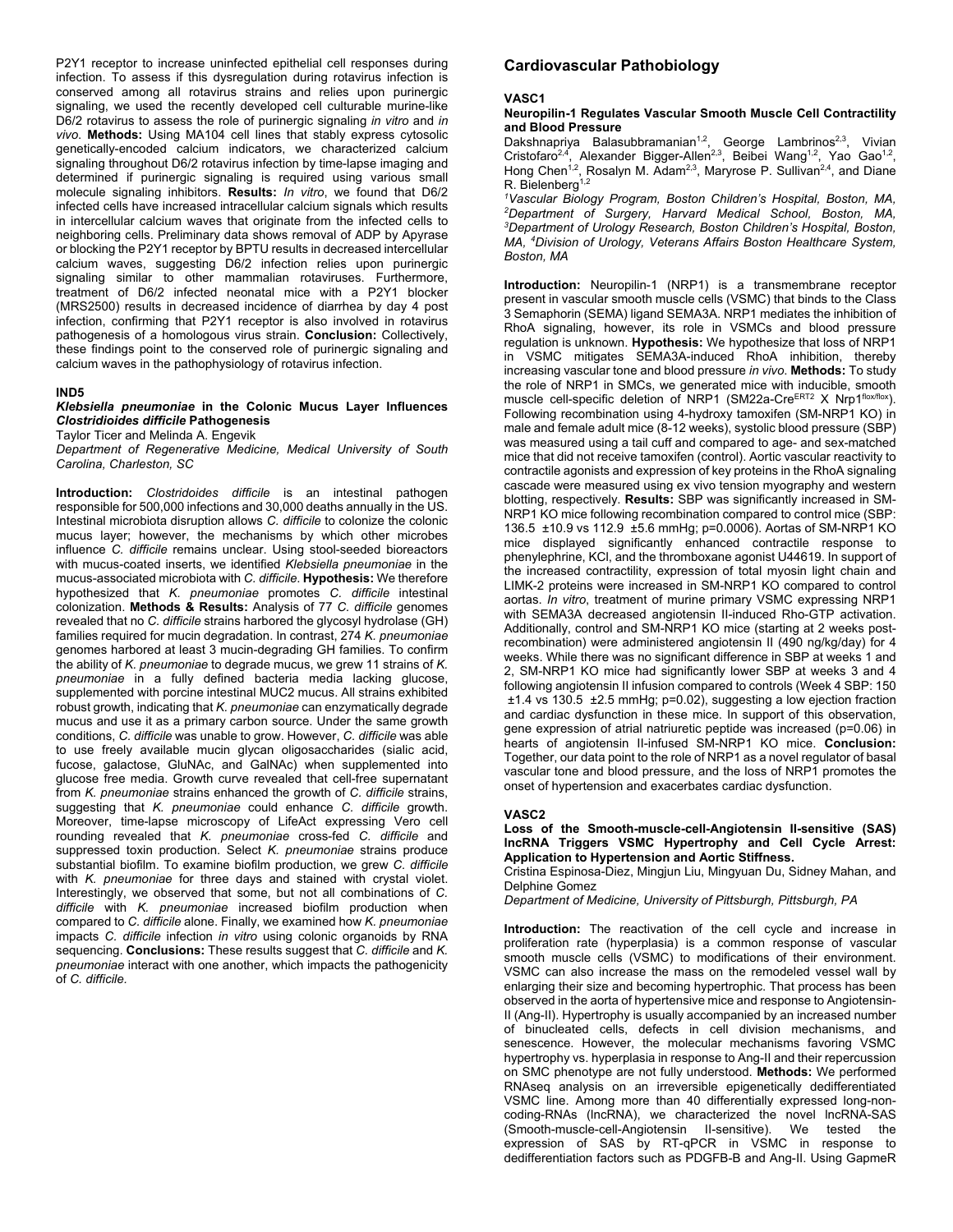inhibitor technology, we transiently silenced SAS expression in VSMC and tested proliferation, cell cycle, and mitochondrial function changes. **Results:** SAS is preferentially expressed in VSMC-rich tissues, including the aorta, in humans and mice. Yet, the functional relevance of this lncRNA on VSMC function has never been investigated. We observed SAS expression was significantly lost in response to Ang-II treatment in VSMC compared to other dedifferentiation treatments. Gapmer-mediated knockdown of SAS potently reduces proliferation and migration in aortic and renal artery-derived VSMC. Interestingly, SAS knockdown led to VSMC hypertrophy and increased number of binucleated cells, suggesting a defect in cell division and cytokinesis. Decreased SAS expression arrested the VSMC cell cycle and promoted senescence (higher number of  $\beta$ -Gal+ cells), recapitulating the phenotype observed in Ang-II treated VSMC. **Conclusions:** Altogether, our results show that SAS is a potent regulator of VSMC morphology and is required for proper cell division. Ongoing experiments test the role of SAS in the development of systemic hypertension and aortic stiffnessassociated vascular remodeling.

#### **VASC3**

#### **Specific Role of Endomucin in Vascular Endothelial Growth Factor Receptor 2 (VEGFR2) Internalization and Function**

Zhengping Hu $^{1,2}$ , Issahy Cano $^{1,2}$ , Magali Saint-Geniez $^{1,2}$ , Eric Ng $^{1,2}$ , and Patricia A. D'Amore<sup>1,2,3</sup>

<sup>1</sup> Schepens Eye Research Institute of Massachusetts Eye and Ear,<br><sup>2</sup> Denartments of Onbthalmology and <sup>3</sup> Pathology, Hanyard Medical *Departments of Ophthalmology and 3 Pathology, Harvard Medical School, Boston, MA* 

**Introduction:** Endomucin (EMCN) is a type I integral membrane glycoprotein selectively expressed by endothelial cells in venous and capillary. We have previously showed that EMCN knockdown significantly inhibits VEGF165-induced VEGFR2 internalization and endothelial cell migration, proliferation, and tube formation. The goal of this study is to further define the specificity of EMCN for the VEGF/VEGFR2 system by determining the role of EMCN in VEGF121 induced VEGFR2 activation and migration, VEGF165-induced VEGFR1 internalization, as well as fibroblast growth factor (FGF)-induced cell migration and receptor internalization. **Methods:** EMCN was knocked down in human retinal endothelial cells (HRECs) using siEMCN, with non-targeting siRNA as a control. siEMCN significantly reduced EMCN protein levels compared to the non-targeting siRNA group by 95% (P<0.05). Endothelial cells (EC) migration was assessed in a scratch wound healing assay. **Results:** VEGF165, VEGF121 and FGF stimulation significantly increased HRECs wound closure compared to control (1  $\pm$  0.02 vs. 1.15  $\pm$  0.02, p=0.004; 1  $\pm$  0.02 vs. 1.18  $\pm$  0.03, p<0.0001. 1 ± 0.03 vs. 1.25 ± 0.04, p<0.0001; n>3 for all groups). EMCN knockdown prevented HRECs migration induced by VEGF165 (1  $\pm$  0.03 vs. 1.04 ± 0.03, p=0.9, n=3) and VEGF121 (1 ± 0.03 vs. 1.07 ±0.02, p>0.05, n=3), but not FGF induced migration (1 ± 0.03 vs. 1.18 ± 0.05, p<0.0001, n=6), compared to control. Receptor internalization was examined by cell surface biotinylation assay and quantified by Western blot. EMCN depletion prevented VEGF-165 induced VEGFR2 internalization (0.73  $\pm$  0.32 vs. 0.71  $\pm$  0.29, p=0.74, n=7) but did not impact VEGFR1 (1.50 ± 0.12 vs. 0.73 ± 0.11, p<0.001, n=6) or FGFinduced FGFR1 internalization  $(1.03 \pm 0.16 \text{ vs. } 0.73 \pm 0.12, \text{ p} < 0.05,$ n=7). **Conclusion:** We conclude that EMCN is essential for VEGF165 and VEGF121-induced EC migration and VEGR2 internalization. However, EMCN does not play a significant role in VEGFR1 internalization or FGF-induced internalization and endothelial cells migration. Our data indicate a specific role for EMCN in the VEGF/VEGFR2 system.

#### **VASC4**

#### **Obesity Inhibits Angiogenesis Through TWIST1-SLIT2 Signaling**  Tendai Hunyenyiwa, Kathryn Hendee, Kienna Matus, Priscilla Kyi,

Tadanori Mammoto, and Akiko Mammoto

*Department of Pediatrics, Medical College of Wisconsin, Milwaukee, WI* 

**Introduction:** Angiogenesis is required for functional adipose tissue remodeling and expansion. Physiologically balanced adipogenesis and angiogenesis are inhibited in subcutaneous adipose tissue in obese humans. Transcription factor TWIST1 controls angiogenesis and vascular function. TWIST1 expression is lower in obese adipose tissues. However, the role of endothelial TWIST1 in the impairment of angiogenesis in obese adipose tissue remains unclear. **Methods and Results:** Here we found that the levels of TWIST1 and the guidance molecule SLIT2 that also controls angiogenesis are lower in endothelial cells (ECs) isolated from obese (BMI >30) human subcutaneous adipose tissues compared to that from lean (BMI <30) individuals. Overexpression of TWIST1 restores SLIT2 expression in obese adipose ECs. Angiogenic activities such as EC migration and DNA synthesis are inhibited in obese human subcutaneous adipose ECs compared to lean adipose ECs, while TWIST1 overexpression restores the effects. When we examine the effects of obesity on vascular formation using subcutaneous implantation of fibrin gel supplemented with lean vs. obese human ECs on mice, obese adipose ECs inhibit blood vessel formation in the gel. Overexpression of TWIST1 in obese ECs restores blood vessel formation in the gel, while SLIT2 knockdown inhibits the effects. **Conclusion:** These findings suggest that obesity impairs adipose tissue angiogenesis through TWIST1-SLIT2 signaling. Modulation of TWIST1-SLIT2 signaling in ECs could be a novel therapeutic strategy for obesity and obesity-associated diseases.

#### **VASC5**

#### **COVID Coronary Vascular Thrombosis: Correlation with Neutrophil But Not Endothelial Activation**

Justin E. Johnson<sup>1</sup>, Dan Jane-Wit<sup>1,2</sup>, Declan McGuone<sup>3</sup>, Mina L. Xu<sup>3</sup>, Richard N. Mitchell<sup>4</sup>, Peter Libby<sup>5</sup>, Jordan S. Pober<sup>1</sup>

*1 Department of Immunobiology, Yale University School of Medicine, New Haven, CT, 2 Department of Cardiology, West Haven VA Medical Center, West Haven, CT, 3 Department of Pathology, Yale University School of Medicine, New Haven, CT, 4 Department of Pathology, Brigham and Women's Hospital, Harvard Medical School, Boston, MA, 5 Division of Cardiovascular Medicine, Brigham and Women's Hospital, Harvard Medical School, Boston, MA* 

**Introduction:** Severe COVID-19 infection increases the risk of myocardial injury that contributes to mortality. Here, we investigated the potential causes of cardiac injury. **Methods:** We used multiparameter immunofluorescence to examine extensively heart autopsy tissue of 7 patients who died of COVID-19 compared to 12 control specimens, some with and some without cardiovascular disease. **Results:** Consistent with prior reports, we found no evidence of viral infection or lymphocytic infiltration indicative of myocarditis but did observe frequent and extensive thrombosis in large and small vessels in the hearts of the COVID cohort, findings that were infrequent in controls. The endothelial lining of thrombosed vessels typically lacked evidence of cytokinemediated endothelial activation, assessed as nuclear expression of transcription factors p65 (RelA), pSTAT1, or pSTAT3 or evidence of inflammatory activation assessed by expression of intracellular adhesion molecule-1 (ICAM-1), tissue factor, or von Willebrand factor (VWF). Intimal EC lining was also generally preserved with little evidence of cell death or desquamation and these did not co-localize with thrombi. In contrast, there were frequent markers of neutrophil activation within myocardial thrombi of COVID-infected patients including neutrophil-platelet aggregates, neutrophil-rich clusters within macrothrombi, and evidence of neutrophil extracellular trap (NET) formation. **Conclusions:** These findings point to alterations in circulating neutrophils rather than the endothelium as contributors to the increased thrombotic diathesis in the hearts of COVID-19 patients.

#### **VASC6**

### **H3K4 Di-methylation Governs Smooth Muscle Lineage Identity and Promotes Vascular Homeostasis by Restraining Plasticity**

Mingjun Liu<sup>1,2</sup>, Cristina Espinosa-Diez<sup>1</sup>, Sidney Mahan<sup>1</sup>, Mingyuan Du<sup>1,3</sup>, Anh T. Nguyen<sup>4</sup>, Scott Hahn<sup>1</sup>, Raja Chakraborty<sup>5,6</sup>, Adam C. Straub<sup>1,7,8</sup>, Kathleen A. Martin<sup>5,6</sup>, Gary K. Owens<sup>4,9</sup>, and Delphine Gomez<sup>1,2</sup>

*1 Pittsburgh Heart, Lung, Blood, and Vascular Medicine Institute, University of Pittsburgh, Pittsburgh, PA, 2 Division of Cardiology,*  Department of Medicine, University of Pittsburgh, Pittsburgh, PA, *Department of Vascular Surgery, The Second Xiangya Hospital of Central South University, Changsha, China, 4 Robert M. Berne Cardiovascular Research Center, University of Virginia, Charlottesville, VA, 5 Internal Medicine, Cardiovascular Medicine Section, Yale Cardiovascular Research Center, Yale University, New Haven, CT, 6 Department of Pharmacology, Yale University, New Haven, CT, 7 Department of Pharmacology and Chemical Biology, University of Pittsburgh School of Medicine, Pittsburgh, PA, 8 Center for Microvascular*  **Research, University of Pittsburgh School of Medicine, Pittsburgh, PA,** *Department of Molecular Physiology and Biological Physics, University of Virginia, Charlottesville, VA* 

**Introduction:** Dynamic and reversible phenotypic modulation of vascular smooth muscle cells (SMC) between the contractile state and the dedifferentiated state plays a central role in maintaining vascular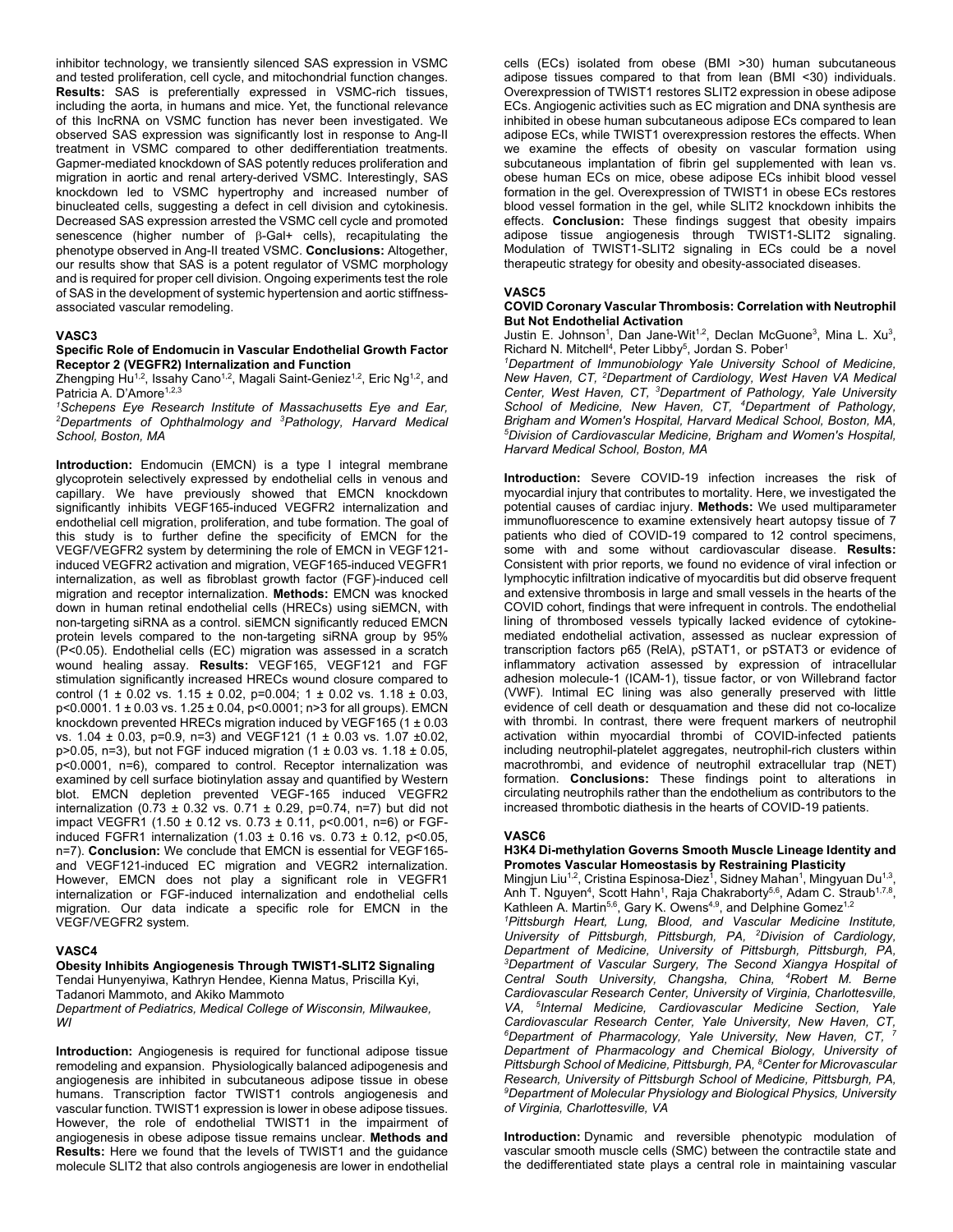homeostasis. Yet mechanisms of retaining lineage identity and allowing for reacquisition of the quiescent contractile state during reversible dedifferentiation remain unknown. H3K4 di-methylation (H3K4me2) on SMC contractile genes is a lineage-specific epigenetic signature stably retained in both contractile and dedifferentiated SMC, suggesting it could serve as a lineage memory mechanism. Here we aimed to determine the functional relevance of the stable H3K4me2 signature in mature SMC. **Methods:** We employed the loss-of-function strategy by designing a locus-specific H3K4me2 editing system to selectively demethylate H3K4me2 on SMC contractile gene subset *in vitro* and *in vivo*. We then characterized the biological consequences in H3K4me2 edited SMC by performing a combination of epigenome profiling, transcriptome profiling*,* functional assays *in vitro*, and SMC fate mapping *in vivo*. **Results:** We discovered that selective removal of H3K4me2 from the SMC contractile genes led to a marked loss of contractility and alteration of SMC-mediated vascular remodeling capacities upon injury due to loss of miR-145 expression. We found that H3K4me2 editing was associated with increased DNA methylation levels caused by impaired recruitment of DNA demethylase TET2 on SMC contractile genes. Mechanistically, we revealed TET2 directly and preferentially interacted with H3K4me2, indicating H3K4me2 served as a lineage-specific footprint for the dynamic TET2 recruitment in SMC. Finally, H3K4me2 editing induced a profound alteration of SMC lineage identity by redistributing H3K4me2 towards genes associated with stemness and developmental programs, thus exacerbating plasticity as characterized by the greater ability of H3K4me2-edited SMC to transdifferentiate into other lineages upon stimulation. **Conclusions:** We identified H3K4me2-TET2 as a central epigenetic mechanism controlling SMC lineage identity and specialized functions, whose alteration could contribute to various pathophysiological processes.

# **VASC7**

#### **SNAP29 Restricts Cardiac Arrhythmias by Insulating a Subset of Desmosomal Proteins and Connexin43 from Autophagic Degradation**

Jie Wang, Jason Pellman, Robert Lyon, Yan Liang, Valeria Mezzano, Jing Zhang, Vishal Nigam, Yusu Gu, Nancy Dalton, Kirk L. Peterson, and Farah Sheikh

*Department of Medicine, University of California – San Diego, San Diego, CA* 

**Introduction:** Desmosomes are strong cell-cell adhesion junctions that connect the cytoskeleton of one cell to another to maintain the mechanical integrity of tissues under constant stress, such as the heart. Classically, human genetic studies and mouse models have linked mutations/deficiencies in components of the desmosome to arrhythmogenic right ventricular cardiomyopathy (ARVC), an inherited cardiac disease of the desmosome that impacts cardiac structure/morphology. However, growing evidence points to a role for loss of desmosomal integrity in cardiac electrical diseases (eg., Brugada syndrome, long QT, sinus node arrhythmias) that have no impact on cardiac structure/morphology; however, how desmosomal protein loss results in these distinct forms of the cardiac disease remains unclear. **Methods:** We exploited an unbiased yeast-two-hybrid screen using the desmosomal protein, desmoplakin (DSP) as a bait, to uncover novel desmosomal protein-protein interactions that may help further explain the pathobiology (structural versus non-structural) encompassed by desmosomal mutations/loss. **Results:** Through this screen, we identified the SNARE protein, synaptosomal-associated protein 29 (SNAP29), as a novel DSP-interacting protein. Traditional functions of SNAP29 are to regulate membrane fusion and play a role in autophagy; however, its role at the desmosome and in the heart is undefined. We hypothesized that SNAP29 is a new subcomponent of the cardiac desmosome that regulates desmosomal protein degradation and thus, may have important roles in desmosomal-based diseases. We show that SNAP29 co-localizes with desmoplakin in the adult mouse heart and that adult cardiac-specific DSP deficient mice harbor loss of cardiac SNAP29, validating SNAP29 as a subcomponent of the cardiac desmosome. By generating novel cardiomyocyte-specific SNAP29 knockout (SNAP29-cKO) mice, we show that SNAP29-cKO mouse hearts displayed baseline and pacing-induced ventricular arrhythmias in an age-dependent manner in the absence of cardiac structural and functional deficits. Molecular analyses further revealed that adult SNAP29-cKO hearts displayed a molecular loss of a subset of desmosomal (DSP, plakophilin2) as well as gap junction (connexin43) proteins when compared to controls. These cell-cell junction defects were accompanied by an accumulation of autophagic markers, as well

as machinery specifically at the cell-cell junction in SNAP29 deficient cardiomyocytes, which functionally resulted in cardiac arrhythmias. We show that acute blockade of autophagy was sufficient to rescue levels of desmosomal and gap junction proteins as well as arrhythmias in SNAP29 deficient cardiomyocytes. **Conclusion:** In summary, our data suggest that SNAP29 insulates a subset of desmosomal and gap junction proteins from selective autophagy-mediated degradation to restrict cardiac arrhythmias and that loss of SNAP29-desmosome-gap junction interactome may predispose the heart to desmosomal based diseases of an electrical (non-structural) nature.

# **Inflammation and Immunopathology**

### **INFL1**

#### **Adipose Tissue Role in Neonatal Sepsis**.

Michele J. Alves, Juliet Torres, Silvio Fernandes de Araujo Junior, Paollo Fadda, Jennifer Mele, Catherine Czeisler, and Jose Otero

*Department of Pathology, The Ohio State University, College of Medicine, Columbus, OH* 

**Introduction:** The role of adipose tissue (AT) in the course of infectious diseases such as sepsis remains underappreciated. However, AT role has emerged as an important source of endocrine and immunologically active cell populations with multiple effects on homeostasis regulation. Alterations in the systemic and tissue environment can be recognized by adipocytes, leading them to respond to bacterial, fungal, or viral components and promoting altered immune cell responsiveness, metabolic pathways, and inflammatory vigor. Thus, our goal was to investigate the role of the white (WAT) and brown adipose tissue (BAT) depots and physiological outcomes during neonatal sepsis. **Methods:** Postnatal day 5 (PD5) CD1 mice were I.P. treated either with saline (Control), LPS, or Pam3CSK4, weight and temperature were accessed, and pups were euthanized after 3 hours. Subcutaneous WAT and BAT depots were dissected out and snap-frozen in N2. Total RNA was extracted with TRIzol Plus PureLink™ RNA Purification Kit. Clariom™ S Assay mouse and the Affymetrix GeneChip Mouse Gene ST 2.0 arrays were performed for transcriptome analysis. Differential gene expression was analyzed using a cutoff of 2-fold change and P-value of 0.01 and ttest in comparison to the control. **Results:** Systemic inflammation promoted either by Gram-positive or Gram-negative infection resulted in significant weight loss gain. The cutaneous temperature remained without significant changes in the control, whereas LPS induced a major variation of -1.5°C, and -0.5°C followed by Pam3CSK4. Within the decreasing body temperature and mass, we set out the hypothesis the AT is contributing to these alterations. To this end, a total of 103 genes were upregulated by LPS exposure, and 238 genes following Pam3CSK4 in BAT, while 85 and 249 genes were downregulated, respectively. The enriched terms network showed 3 clusters in the LPS group, in which, Collagen-containing extracellular matrix, Hippocampus development, Inflammatory response were the tops GO enriched in BAT. Pam3CSK4 promoted GO enrichment of Blood coagulation, mRNA metabolic process, Condensed chromosome, and Chromocenter showing 5 networks clusters. In WAT, 153 and 204 genes were upregulated by LPS and Pam3CSK4, respectively, while 299 and 402 were downregulated. GSEA followed by LPS revealed Chemokines Receptors, Action Potential, and C1q Complex Response highly enriched. In the network GSEA following Pam3CSK4, solely 2 clusters were observed. Cluster 1 presented a strong network among Lipid Catabolic process, Lipase activity, phenol-containing compound metabolic process and temperature homeostasis. **Conclusions:**  Collectively, these findings highlight the heterogeneity of AT depots in response to the systemic inflammatory insult along with dysregulated temperature and decreased bodyweight control. Thus, in the course of neonatal sepsis, AT involvement can lead to important physiological outcomes for the newborn.

# **INFL2**

**Differentially Methylated Positions After IL-6 in the Endothelium**  Ramon Bossardi Ramos, Nina Martino, and Alejandro Adam *Department of Molecular and Cellular Physiology, Albany Medical College, Albany, NY* 

**Introduction:** Interleukin 6 (IL-6) is a major mediator of the septic cytokine storm, leading to multiorgan dysfunction. While some direct actions of this cytokine in acute inflammation are being elucidated, little is known about long-term effects that may lead to post-intensive care syndrome (PICS). IL-6 activates JAK kinases to phosphorylate the transcription factor STAT3. We hypothesize that STAT3-mediated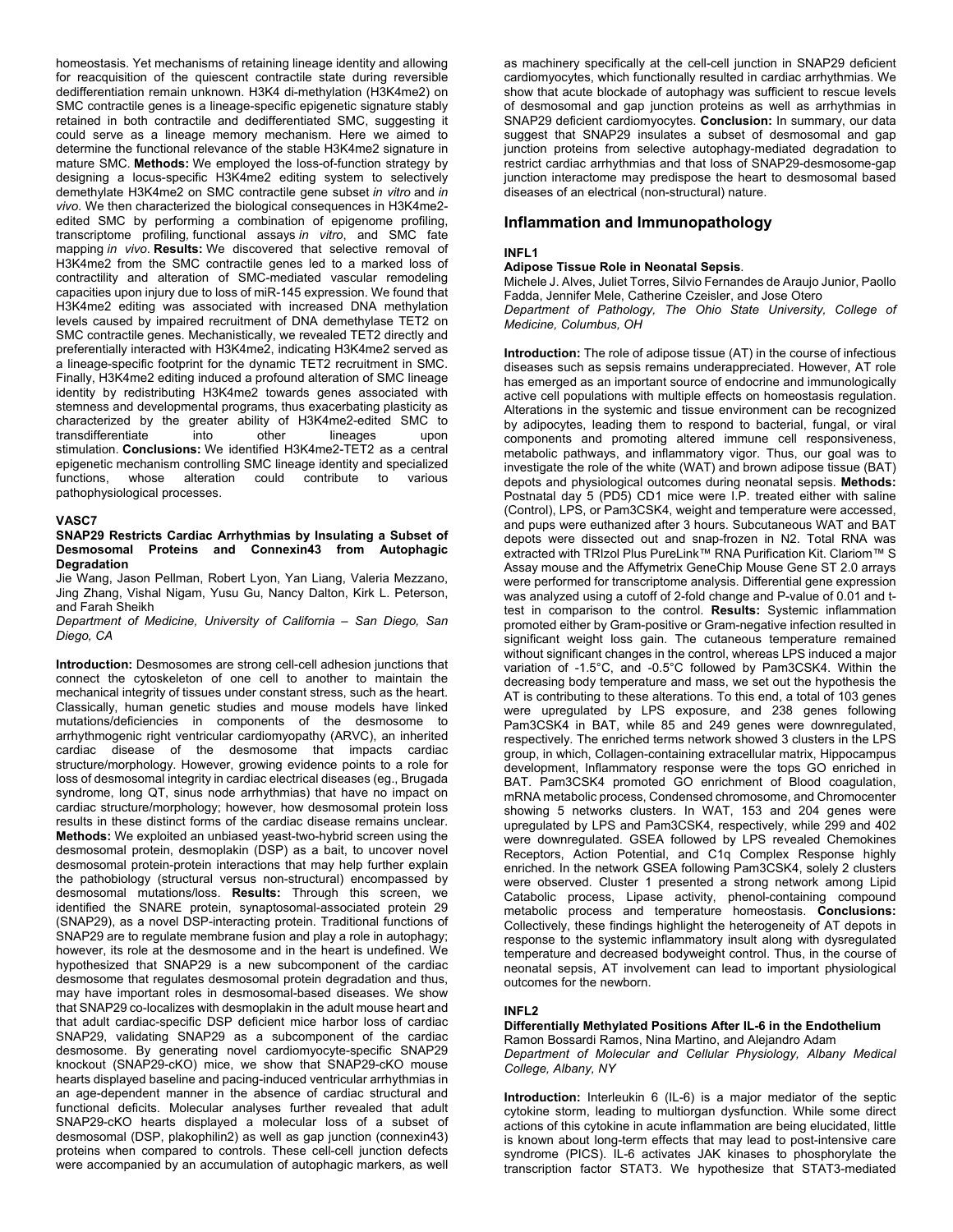endotheliopathy promotes changes in DNA methylation leading to longlasting effects. Here, we sought to determine if the IL-6/STAT3 signaling axis altered the DNA methylation in the endothelium. **Methods:** DNA methylation was profiled in HUVEC and enrichment endothelial cells from kidneys in mice treated with LPS. To induce IL-6 signaling, cells were treated with a combination of IL-6 and sIL-6Rα (IL-6+R) for 6h and 72h. DNA was isolated and was bisulfite converted and applied to the Infinium Methylation EPIC arrays. Raw methylation data were analyzed using the ChAMP package in R, with the support of several auxiliary scripts. Gene expression was measured by RT-qPCR. **Results:** Our data suggest that an IL-6+R treatment resulted in significant modifications to the human methylome in endothelial cells. Unbiased clustering showed a separation between treated and control cells after 72h, with no significant changes after 6h. 360 CpG sites were significantly modified (FDR-adjusted p=<0.05), where 329 CpG sites were hypomethylated versus 31 CpG sites that were hypermethylated. This result shows that the time after exposure to IL6 is critical for the alteration of DNA methylation. Gene ontology analysis of the differentially methylated genes showed enrichment of pathways directly linked with the platelet and leukocyte interaction, cell proliferation and angiogenesis, and signaling. The annotated genes with a difference with hypomethylation between groups greater than 30% included 46 Differentially methylation positions (DMP). Among the 46 DMPs, 26 mapped to known genes, and 20 were located in intergenic regions. The annotated genes included genes involved in response to IFN $\alpha$  and inflammatory response (LAMP3), TNF $\alpha$  signaling via NFK $\beta$  (ABCA1 and RCAN1), regulation of cell division (MACC1) and TGFβ signaling (RAB31). 7 DMR with greater than 15% increase in methylation mapped to annotated genes associated with immune response (MYO10, ADAM19). Consistent with the demethylation of LAMP3 locus, IL-6+R induced 72h post-treatment a dramatic increase in LAMP3 expression. The same treatment induced an inhibition of ADAM19 and MYO10 gene expression, consistent with their hypermethylation status. Mice data showed DMP between LPS and control. **Conclusions:** Persistent activation of IL-6 leads to endothelial DNA methylation changes and corresponding gene expression differences. In mice, we're increasing the sample size. These differences may regulate pathways that can be associated with reduced long-term survival and prolonged organ damage as observed in PICS.

#### **INFL3**

### **Identification and Characterization of a First Series of Small Molecule Inhibitors of Feline Islet Amyloid Polypeptide Aggregation**

#### Kelsey E. Duggan<sup>1</sup>, Kendra N. Nylen<sup>2</sup>, Nurhanis B.M. Isa<sup>2</sup>, Malikah O'Dell<sup>2</sup>, and Jessica S. Fortin<sup>1,3</sup>

<sup>1</sup>College of Veterinary Medicine, Michigan State University, East *Lansing, MI, 2 Department of Chemistry, College of Natural Science, Michigan State University, East Lansing, MI, 3 Current Address - Department of Basic Medical Sciences, College of Veterinary Medicine, Purdue University, West Lafayette, IN* 

**Introduction:** In a majority of diabetic cats, amyloid deposits have been detected in the islets of Langerhans. These deposits originate from islet amyloid polypeptide (IAPP), a satiety hormone produced and cosecreted with insulin by beta cells. Islet amyloid deposits have been associated with beta cell death, thus contributing to the progression of diabetes. No inhibitors of feline IAPP aggregation are currently available to stop or prevent pancreatic amyloidosis in feline diabetes mellitus. We aim to design and prepare novel small molecules to stop the formation of pancreatic amyloidosis in diabetic cats. **Methods:** We prepared 155 small molecules to inhibit the aggregation of feline IAPP. Herein, we present the screening of these small molecules, focusing on one particular series (family) of about 28 molecules. The inhibition of feline IAPP fibril formation was assessed with thioflavin-T assays and confirmed with transmission electron microscopy. **Results:** Based on the screening of this series of molecules, we discovered three potent inhibitors of feline IAPP aggregation which delayed the lag time: KN-21- 48, NBMI-19-24, MO-19-49. **Conclusions:** Identifying inhibitors of feline IAPP aggregation could yield insight into new therapeutic approaches to reduce beta cell death and slow progression of feline diabetes mellitus.

# **INFL4**

# **Identifying the Targets of Perforin Mediated Killing**

Vineet Garlapally, Vandana Chaturvedi, and Michael Jordan *Department of Pathobiology and Molecular Medicine, University of Cincinnati, Cincinnati Children's Hospital, Cincinnati, OH* 

**Introduction:** Upon activation, CD8+ effector T-cells develop cytotoxic function, suppress antigen presentation, and undertake pathogen clearance via perforin-mediated killing. However, the targets of the perforin-mediated killing remain unknown. In this study we developed a chimeric protein called Sensor of Perforin Ordained Targets (SPOT) to identify the targets of prf mediated killing. **Methods and Results:** The SPOT construct contains a mutant Prf which is expressed at WT levels but is nonfunctional. Excellent antibodies exist for human perforin, making flow cytometric detection of surface bound Prf feasible. However, the amount of perforin secreted onto the target cells in the physiological context would likely be limiting for efficient detection by flow cytometry. Therefore, the mutant prf is attached to a biotyinylating moiety-Turbo ID via a long linker. Adding Turbo-ID molecule, a bacterial biotinylase protein used for probing protein:protein interaction, would help biotinylate the surface proteins on target cells allowing for amplified detection via flow cytometry. This protein would be packaged inside cytotoxic granules of Prf deficient T cells and released appropriately and adhere to the target cells without disturbing the membrane integrity or delivering the Granzyme molecules into the cytoplasm. Using Site Directed Mutagenesis, we were able to demonstrate that a gain of glycosylation mutation in Prf renders the protein non-functional without interfering with its expression. The transgenic T-cells, transduced with the mutant prf demonstrated a remarkable loss of cytotoxic function as observed via 7AAD staining, when cultured with target cells pulsed with cognate antigen. **Conclusion:** We hypothesize that an optimized chimeric SPOT protein transgenically expressed in T cells or NK cells will reveal the normal *in vivo* targets of perforin-mediated killing after infection and elucidate the mechanisms of perforin-mediated immune regulation in unprecedented detail.

#### **INFL5**

#### **Cationic Antimicrobial Peptide, E35, Reduces LPS-induced Inflammation in Mice**

Joud Mulla<sup>1</sup>, Sultan Abdelhamid<sup>1</sup>, Zachary Secunda<sup>1</sup>, Bashar Al Matour<sup>1</sup>, Nijmeh Alsaadi<sup>1</sup>, Berthony Deslouches<sup>2</sup>, and Melanie J. Scott<sup>1</sup> *1 Department of Surgery, University of Pittsburgh, Pittsburgh, PA, 2 Department of Environmental and Occupational Health, University of Pittsburgh, Pittsburgh, PA* 

**Introduction:** Cationic antimicrobial peptides (AMPs) are a promising approach against multidrug-resistant bacteria due to their membranedisruption mechanisms, the lower propensity to invoke selection of resistance compared to conventional antibiotics, and bacterial killing properties that are typically not affected by the metabolic state of the bacterial cells. An engineered cationic AMP, E35, has been shown to be highly effective against multi-drug-resistant bacteria, and also can bind LPS in vitro. We tested whether E35 would reduce LPS-mediated inflammation in a mouse model in vivo. **Methods:** Male C57BL/6 (WT) mice were given no treatment, intravenous (IV via tail vein) E35 peptide alone (5mg/kg and 10mg/kg), intraperitoneal (IP) LPS (5mg/kg), LPS followed 30min later by E35 or E35 followed by LPS immediately. N=3- 6/expm.gp. Blood was collected after 4h and TNFα, IL1β and IL-6 were measured by ELISA. Liver was also collected and MAPK activation (JNK, p38MAPK, ERK) measured by Western blot (WB) of whole liver lysates. **Results:** E35 peptide alone showed little or no effect on circulating inflammatory cytokines, but increased JNK activation in the liver at both 5mg/kg and 10mg/kg. LPS, as expected, significantly increased inflammatory cytokines and liver MAPK activation at 4h. Importantly, E35 given before LPS significantly reduced TNFα (p=0.03), and trended towards reduced IL1β (p=0.36) compared to LPS alone. Activation of p38MAPK in liver was also reduced in LPS+E35 mice compared with LPS alone. **Conclusions:** E35 peptide can reduce LPSmediated inflammation when given before LPS. These data suggest that cationic AMPs may be beneficial to kill bacteria and reduce bacterialmediated inflammation in sepsis.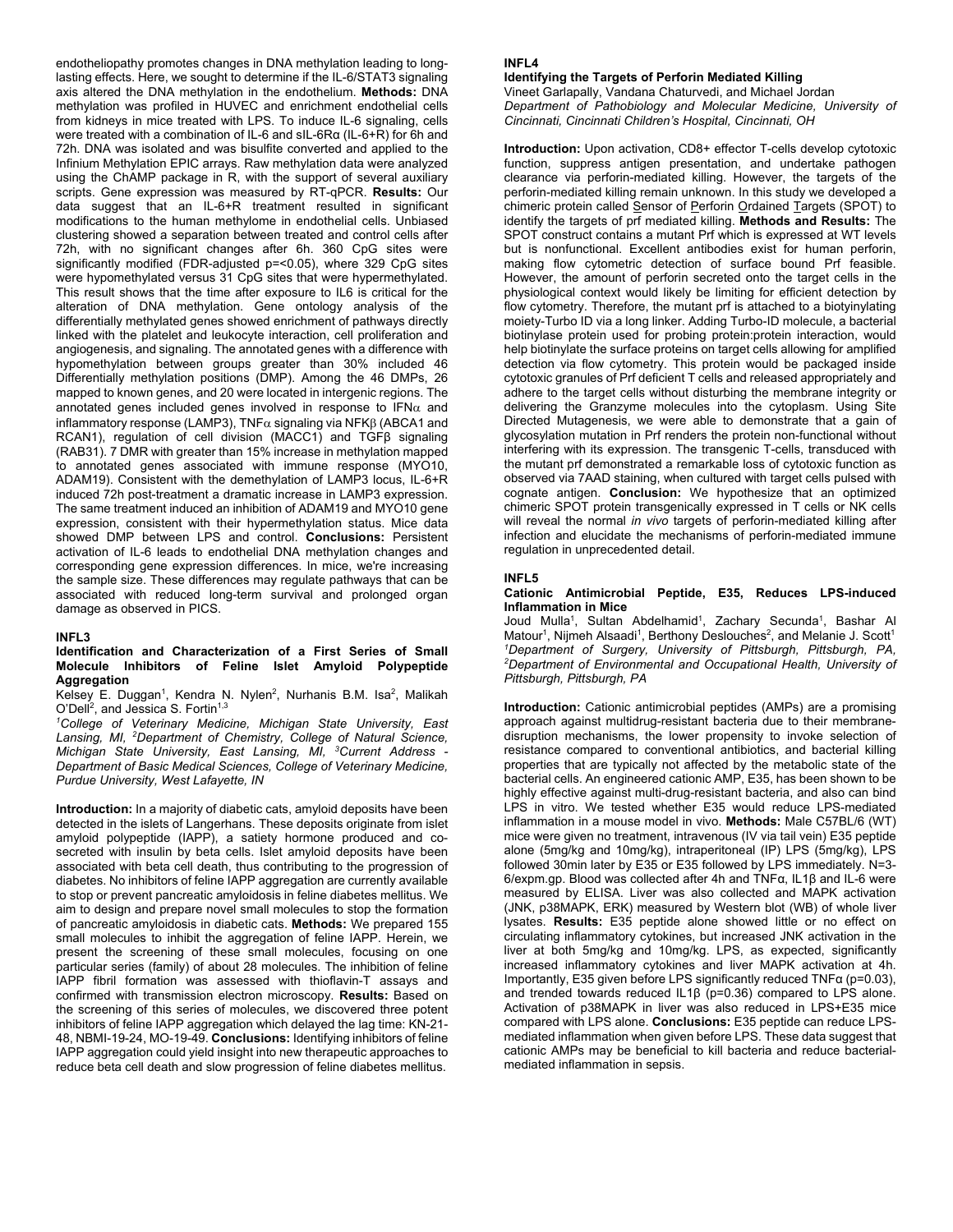#### **INFL6**

# **Perivascular Macrophages Prime Vascular Endothelial Cells to Promote Neutrophil Adhesion and Transendothelial Migration**  Xingsheng Ren, Jessica M. Urbanczyk, and Ronen Sumagin

*Department of Pathology, Northwestern University Feinberg School of Medicine, Chicago, IL* 

**Introduction:** Neutrophil (PMN) transendothelial migration in postcapillary venules is a key event in inflammatory responses against pathogens and the ensuing tissue damage. Perivascular macrophages (PVMs) have been previously suggested to promote PMN recruitment during bacterial skin infection via chemokine release. However, in the current study we identified a new mechanism where PVMs prime endothelial cell to regulate PMN transendothelial migration. **Methods:**  We used intravital microscopy on lipopolysaccharides (LPS)-inflamed intestines to demonstrate that PVMs were critical for PMN migration and accumulation in the intestinal mucosa. **Results:** Anti-CSFR-1 antibodybased macrophage depletion significantly reduced PMN adhesion and transendothelial migration in inflamed intestines *in vivo*. Removal of macrophages also resulted in significantly lowered expression levels of endothelial cell ICAM-1, a major PMN adhesive receptor. Mechanistically, using murine and human endothelial cells and macrophages (bone marrow-derived and human THP-1 macrophages) we determined that TNF secreted by activated macrophages led to a robust endothelial cell ICAM-1 induction and increased PMN retention and migration. Antibody-mediated neutralization of TNF

In macrophage supernatants inhibited ICAM-1 upregulation and decreased PMN transendothelial migration. **Conclusion:** Our findings identify an important and clinically relevant new mechanism by which macrophages promote PMN recruitment in inflamed mucosa.

### **INFL7**

#### **Human L2 Regulates Leukocyte Transmigration at a Unique Step between those Regulated by PECAM and CD99**

Nakisha S. Rutledge, David P. Sullivan, Faith Ogungbe, and William A. Muller

*Department of Pathology, Northwestern University, Feinberg School of Medicine, Chicago, IL* 

**Introduction:** Inflammation is the innate response to tissue damage and infection. Transendothelial migration (TEM), arguably the most important step of inflammation, is the process by which leukocytes leave the bloodstream to enter inflamed tissues. PECAM and CD99 are adhesion molecules that are essential for the initiation and completion of TEM, respectively. Identification of the proteins involved and their mechanisms are imperative for resolving uncontrolled TEM, which is the cause of chronic inflammatory diseases such as cancer, arthritis, and multiple sclerosis. CD99L2 (L2) is a type-1 transmembrane protein required for TEM *in vivo*. Mice deficient in L2 have reduced leukocyte recruitment to sites of inflammation. **Methods and Results:** Intravital microscopy and the acute dermatitis model show that L2 is required for leukocyte extravasation across the endothelium specifically and not leukocyte adhesion or rolling. L2 function in inflammation has been extensively studied in mice. The relevance of L2 in human inflammation remains unknown. To characterize the role of L2 in human inflammation, we used *in vitro* TEM assays with primary human endothelial cells and leukocytes. Inhibition of L2 function using shRNAs or antibodies against L2 reduces TEM of monocytes and neutrophils to ~20-30%. TEM is restored upon crosslinking or re-expression of L2. Blockade of either leukocytes or endothelial cells blocks equivalently to blocking both. TEM is significantly reduced in the presence of soluble L2-Fc. **Conclusions:** These data are consistent with a homophilic mechanism of interaction. Our data also show that L2 functions at a step in TEM between steps regulated by PECAM and CD99. Similar to PECAM and CD99, L2 promotes transmigration by recruiting the lateral border recycling compartment to the site of TEM, specifically downstream of PECAM initiation. Ongoing studies are focused on identifying signaling pathways used by L2 to promote TEM and validating them *in vivo* using intravital confocal microscopy to study TEM in real time.

#### **INFL8**

#### **Interplay Between TNFα-induced Inflammation and Metabolic Dysfunction in Retinal Pigment Epithelial Cells**

Daisy Y. Shu, Erik R. Butcher, Emmanuella Nnuji-John, Scott Frank, Rishi Shah, Siwei Cai, Deviprasad Gollapalli, and Magali Saint-Geniez *Schepens Eye Research Institute of Mass Eye and Ear, Department of Ophthalmology, Harvard Medical School, Boston, MA* 

**Introduction:** Dysfunction of the retinal pigment epithelial cells (RPE) is a key feature of age-related macular degeneration (AMD), the leading cause of blindness in developed countries. Inflammation is a known pathogenic mechanism in AMD through complement system activation, upregulation of inflammatory cytokines and macrophage recruitment. A critical cytokine mediating inflammatory responses is tumor necrosis factor-alpha (TNFα), which has been implicated in the pathogenesis of AMD. Growing evidence supports metabolic dysfunction as another key mechanism driving AMD. To date, little is known about the metabolic effects of TNFα on RPE. Here we bridge the gap between the interplay of inflammation and metabolic dysfunction in RPE showing that the proinflammatory effects of TNFα are associated with a dramatic change in mitochondrial morphology, function, and a rewiring of the metabolic pathways. **Methods:** Matured ARPE-19 and primary human RPE cells (H-RPE, Lonza) were treated with TNFα (10 ng/ml). Glycolysis and oxidative phosphorylation (OXPHOS) were examined by high-resolution respirometry. Gene expression of EMT and metabolic markers were assessed using qPCR. The pro-inflammatory effect of TNFα was assessed by measuring IL-6 secretion using ELISA. ATP content was measured using a bioluminescent assay. Cells were stained with MitoTracker Orange and imaged using confocal microscopy to visualize changes in mitochondrial morphology. Ultrastructural features of mitochondria were assessed using transmission electron microscopy (TEM). **Results:** TNFα significantly upregulated the expression of proinflammatory cytokines and IL-6 secretion and induced RPE to elongate into spindle-shaped cells, reminiscent of epithelial-mesenchymal transition (EMT). However, gene expression analysis showed that TNFα repressed numerous EMT genes (Col1A1, α-SMA) indicating that the elongated cells were not mesenchymal in nature. Metabolic profiling by high-resolution respirometry revealed an increase in basal OXPHOS levels and increased glycolytic capacity, associated with increased ATP content. TNFα significantly upregulated expression levels of the mitochondrial antioxidant SOD2 and induced defects in both the mitochondrial network morphology and ultrastructure with loss of cristae integrity. **Conclusions:** Taken together, we show that TNFα-induced pro-inflammatory activation of RPE is associated with robust disruption of mitochondrial function, mitochondrial ultrastructure, and bioenergetic rewiring towards higher mitochondrial respiration and ATP production. Understanding the interplay between TNFα-induced inflammation and metabolic dysfunction opens new therapeutic avenues for druggable targets in treating AMD.

# **Epithelial and Mucosal Pathobiology**

#### **MUC1**

#### *Giardia duodenalis* **Alters Biochemical Properties of Intestinal Mucus During Infection**

Elena Fekete, Thibault Allain, and Andre G. Buret

*Department of Biological Sciences, University of Calgary, Calgary, Alberta, Canada* 

**Introduction:** The intestinal secretory mucin MUC2 is a highly glycosylated protein that is critical for intestinal barrier function and homeostasis. Mucin glycans are synthesized by glycosyltransferase enzymes via progressive addition of various sugar residues to form a polysaccharide chain. The composition of glycan chains and their terminal modifications dramatically influences physical and chemical properties of a mucin and overall mucus barrier function (Arike et al, 2017). Disruptions to mucin glycosylation patterns have been demonstrated during intestinal diseases including gastrointestinal cancers, inflammatory bowel disease, and enteric infections (Bergstrom et al, 2013). During *Giardia duodenalis* infections, intestinal barrier function is disrupted, resulting in an increase in intestinal permeability that may facilitate translocation of microbes and microbial antigens to trigger disease (Allain et al, 2020). To date, interactions between *Giardia* and mucin glycans have not been studied, and it is unknown if disruptions to mucosal glycosylation patterns may contribute to *Giardia* pathogenesis. **Methods:** 3-4 week-old C57BL/6 mice were infected with *Giardia duodenalis* strain GS/M for 7 days. Tissue sections from the jejunum and colon were collected and stained with various fluorescein-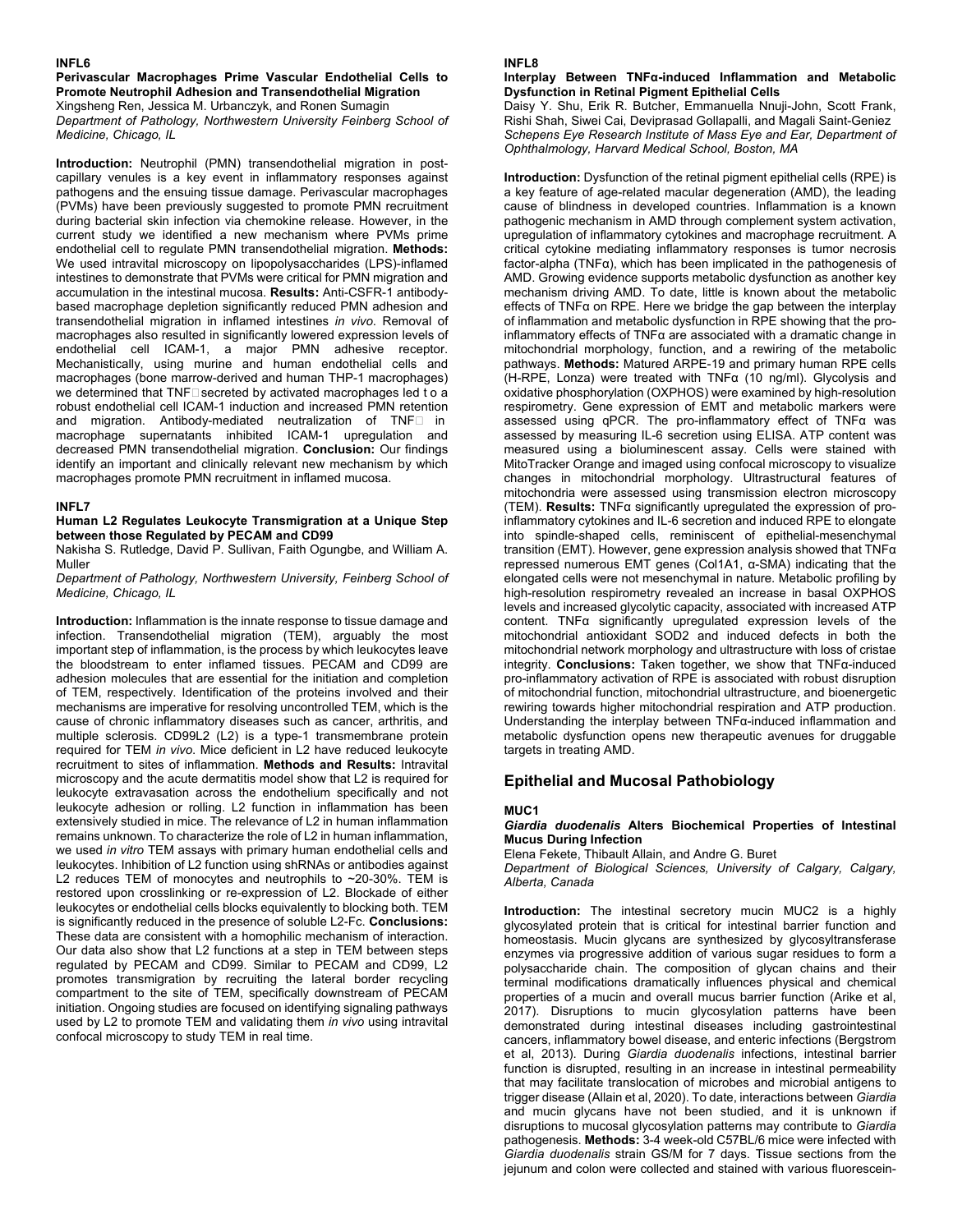coupled lectins (CONA, DBA, PNA, WGA, SNA, UEA-1) and fluorescence was quantified and normalized to tissue area. Quantitative PCR (qPCR) was performed for glycosyltransferase genes in the jejunum and colon. **Results:** The abundance of mucin-associated glycans was altered in the small and large intestines of *Giardia*-infected mice in comparison to controls at day 7 PI. In the jejunum, Nacetylglucosamine abundance was increased upon infection, while sialic acid and fucose abundance decreased. Conversely, mannose and sialic acid abundance increased in the distal colon. Although Nacetylglucosamine abundance was similar between infected and control mice, upon infection the distribution was altered, and abundance decreased in the epithelium but increased in the lumen. Expression of mucin-associated glycosyltransferase genes was also altered in the small and large intestines of *Giardia* infected mice. Gene expression of the Core 2 synthase C2GnT2 increased in both the jejunum and distal colon upon infection, expression of the sulfotransferase Chst4 decreased, and expression of both the fucosyltransferase Fut2 and the sialyltransferase St6GalNAc1 increased. **Conclusions:** Glycosylation patterns and the expression of glycosyltransferase genes are altered in the small and large intestines of *Giardia*-infected mice. These alterations represent a novel mechanism of pathogenesis and may contribute to *Giardia*-induced intestinal barrier dysfunction and dysbiosis. Additionally, disruption of intestinal mucus glycosylation may contribute to the pathogenesis of many intestinal parasites.

#### **MUC2**

### **Characterizing the Mucin-degrading Capacity of the Human Gut Microbiota**

Janiece Glover, Taylor Ticer, and Melinda A. Engevik

*Department of Regenerative Medicine and Cell Biology, Medical University of South Carolina, Charleston, SC* 

**Introduction**: Mucus provides a critical barrier for the colonic epithelium by excluding microbes and luminal antigens from direct interaction with epithelial cells, providing a lubricant for stool, and limiting the diffusion of harmful compounds. This barrier function is due in part to the extensive glycan structures found in mucus. Mucin protein is heavily Oglycosylated with core structures containing α- and β-linked N-acetylgalactosamine, N-acetyl-glucosamine, and galactose. These core structures are elongated and commonly modified by α-linked fucose, sialic acid and sulfate residues. The sialic acid and sulfate residues protect the underlying mucin glycans from degradation. However, some gut microbes harbor glycosyl hydrolases (GHs) that enzymatically degrade mucin glycans. The released oligosaccharides can then be used as a primary carbohydrate source for the mucus-associated microbiota. Despite the growing number of bacterial genome sequences available, our knowledge of the mucin-degrading capacity of human gut commensal microbes remains fragmented. The aim of the present study was to systematically examine the CAZyme mucin-degrading profiles of the human gut microbiota. **Methods and Results**: Using the CAZy database, we identified 13,156 genomes harboring at least one gene copy of GH families involved in mucin degradation. Commensal microbes were identified using the Human Microbiome Project consortium in the Joint Genomes Institute Integrated Microbial Genomes database, resulting in 4,385 genomes for downstream analysis. Within the Verrucomicrobia phlyum, all *Akkermansia glycaniphila* and *muciniphila* genomes harbored gene copies of sialidases (GH33), fucosidases (GH29, GH95), endo-β-1,4 galactosidases (GH2, 35), mucin core GHs (GH84 and GH89), endoacting O-glycanases (GH16), and sulfatases (GH20, GH2, GH42); consistent with their known ability to degrade mucus. Interestingly, the only representative of the Lentisphaerae phylum, *Victivallales*, harbored a GH profile that closely mirrored *Akkermanisa*. In the Actinobacteria phlyum, we found that several *Actinomadura, Actinomyces, Bifidobacteria, Streptacidiphilus* and *Streptomyces* species contained gene copies of mucin-degrading GHs. Within the Bacteroidetes phylum, we identified mucin degrading GHs in *Alistipes, Alloprevotella, Bacteroides, Fermenitomonas Parabacteroides, Prevotella* and *Phocaeicola* species. Firmicutes contained *Abiotrophia, Blautia, Enterococcus, Paenibacillus, Ruminococcus, Streptococcus,* and *Viridibacillus* species with mucin-degrading GHs. Far fewer mucindegrading GHs were observed in the Proteobacteria phylum, with only 3-4 GHs families found in *Klebsiella, Mixta* and *Enterobacter*. We confirmed the mucin-degrading capability of 26 representative gut microbes by growing these bacteria in a chemically defined media lacking glucose supplemented with porcine intestinal mucus. **Conclusions**: These data greatly expand our knowledge of mucin degradation within the human gut microbiota.

#### **MUC3**

# *Annickia polycarpa* **Extract Attenuates DSS-induced Colitis by Balancing Neutrophil Recruitment**

Nathaniel L. Lartey<sup>1</sup>, Hilda Vargas-Robles<sup>1</sup>, Idaira M. Guerrero-Fonseca<sup>1</sup>, Emmanuel K. Kumatia<sup>2</sup>, Augustine Ocloo<sup>3</sup>, and Michael Schnoor1

*1 Department of Molecular Biomedicine, CINVESTAV-IPN, Mexico-City, Mexico, 2 Department of Phytochemistry, Centre for Plant Medicine Research. Akuapem-Mampong, Ghana, 3Department of Biochemistry, Cell, and Molecular Biology, University of Ghana, Legon-Ghana* 

**Introduction:** Inflammatory bowel diseases (IBD) are chronic inflammatory diseases of the gastrointestinal tract with an increasing incidence worldwide. IBD consists of Crohn's disease (CD) and ulcerative colitis (UC) and is characterized by intestinal epithelial barrier dysfunction, excessive neutrophil recruitment, and oxidative stress. Current treatment strategies involve anti-inflammatory drugs that often show adverse side effects thus warranting the need for safer alternatives. The chloroform fraction of *Annickia polycarpa* (APE) possesses potent antioxidant and anti-inflammatory activity. Thus, we hypothesized that APE could improve the outcome of murine colitis by ameliorating the chronic inflammatory response. **Methods:** We induced colitis using dextran sulfate sodium (DSS) and gavage-fed mice with the chloroform fraction of *Annickia polycarpa* daily for 7 days. Survival and disease activity index (DAI) consisting of symptoms such as weight loss, diarrhea, and perianal bleeding was determined daily. Subsequently, colon tissues were recovered for histological analysis using hematoxylin-eosin. mRNA levels of inflammatory cytokines in the colon were determined by quantitative real-time PCR. Neutrophil levels in the colon tissue were determined after immunofluorescence staining with anti-mouse Gr-1 antibodies; and oxidative stress was analyzed using the dihydroethidium assay. Finally, using the Evans-blue-based permeability assay, we determined epithelial permeability in the colon. **Results:** APE-treated mice had improved survival and significantly reduced DAI. DSS-induced colon tissue damage was ameliorated upon APE administration as manifested by reduced colon length shortening and edema formation, less leukocyte infiltration and preservation of colon crypts. Colon tissue expression of the proinflammatory cytokines TNF-α, IL-1β, and IL-6 were attenuated upon APE administration. Also, we observed that fewer neutrophils infiltrated the lamina propria of the colon tissue in APE-treated mice resulting in reduced oxidative stress. Consequently, we observed reduced intestinal permeability in the colon of APE-treated mice. **Conclusion:** In summary, daily administration of *Annickia polycarpa* reduces disease severity and improves survival during murine colitis by limiting neutrophil influx, inflammation, and oxidative stress in the colon. Thus, APE may serve as a therapeutic alternative to improve the management of IBD.

#### **MUC4**

#### *Giardia Muris* **Infection Leads to Tuft Cell Hyperplasia at Later Stages of Infection**

Olivia Sosnowski<sup>1</sup>, Thibault Allain<sup>1</sup>, Elena Fekete<sup>1</sup>, Derek M. McKay<sup>2</sup>, and Andre G. Buret<sup>1</sup>

*1 Department of Biological Sciences, University of Calgary, Calgary, Alberta, Canada, 2 Gastrointestinal Research Group, Department of Physiology and Pharmacology, Calvin, Phoebe and Joan Snyder Institute for Chronic Diseases, Cumming School of Medicine, University of Calgary, Calgary, Alberta, Canada* 

**Introduction:** Chemosensory enteric tuft cells (ETCs) can detect and respond to certain enteric parasitic infections. ETCs play important roles in modulating Th2 immune responses and in promoting parasite clearance (Nevo et al. *Immunol Lett*. 2019;210:1-9; Schneider et al. *Nat Rev Immunol*. 2019;19:584-593). They can utilize various luminal surface receptors to detect their surroundings including ligands which can be supplied directly by the parasite or indirectly *via*  excretory/secretory products (Nevo et al. *Immunol Lett*. 2019;210:1-9; Schneider et al. *Nat Rev Immunol*. 2019;19:584-593). ETCs are characterized by the secretion of IL-25, which subsequently activates type 2 innate lymphoid cells (ILC2s), leading to tuft and goblet cell hyperplasia. To date, interactions between *Giardia*, a protozoan that causes intestinal barrier dysfunction (Allain et al. *Tissue Barriers*. 2017;5:e1274354), and ETCs has not been previously studied. In this study, we aim to characterise the tuft cell response to *Giardia muris* both during the acute and post-infectious phases of infection. **Methods:** C57BL/6 mice and tuft cell-deficient mice (*Pou2f3-/-*) were orally gavaged with 5x104 *Giardia muris* trophozoites. Parasite burden was measured in the duodenum at days 4, 11, and 21 post-infection. Paraffin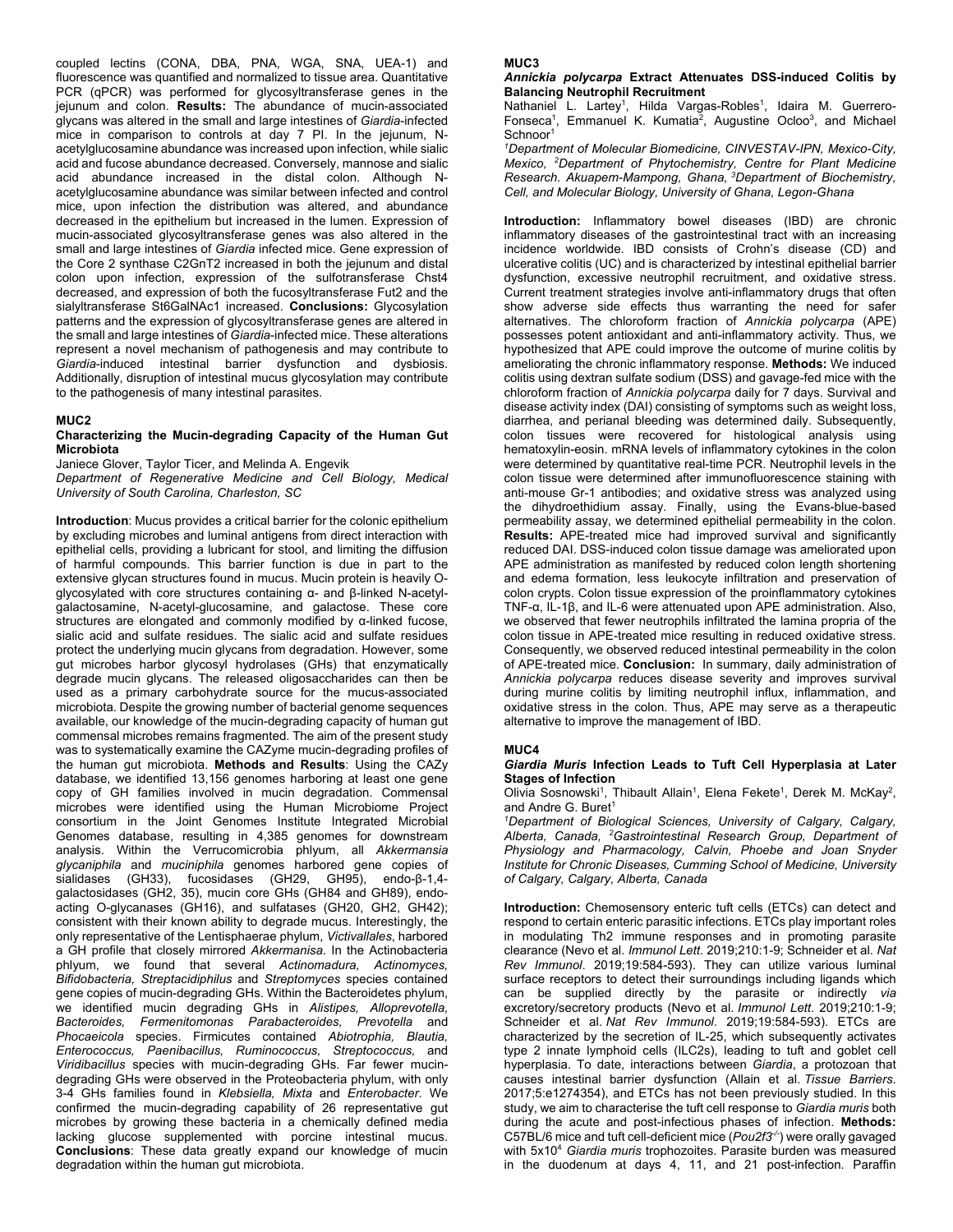embedded jejunum tissue sections were stained using antibodies for doublecortin-like kinase 1 (DCLK1), a tuft cell marker, at days 4, 11, and 21 post-infection. DCLK1<sup>+</sup> cells were quantified to assess tuft cell hyperplasia. The expression of genes involved in tuft cell sensing and activity were assessed using quantitative PCR (qPCR). **Results:** *G.*  muris infected C57BL/6 mice displayed increased levels of tuft (DCLK1<sup>+</sup>) cells in the jejunum at 21 days post-infection, but not at days 4 and 11 post-infection. At 21 days post-infection, infected mice showed an increase in *Dclk1* mRNA expression. Tuft knock-out mice (*Pou2f3-/-)* showed decreased trophozoite burden during the acute phase of infection. Interestingly, *Pou2f3<sup>-/-</sup>* mice did not clear the infection at day 21 (post-infectious phase), compared to WT mice. **Conclusions:** Upon *G. muris* infection, tuft cell levels were increased during the later stages of infection, thus ETCs may play a role in mechanisms pertaining to the clearance or repair of infection. Tuft cells may contribute to the establishment of and in the timely clearance of *Giardia* infection, however the mechanism through which tuft cells sense and respond to this environment remains to be characterized.

#### **MUC5**

# **Transcorneal Electric Stimulation Therapy Induce Dry Eye by [Ca2+]i Depletion of Goblet Cells and Reduce Mucin Production**

Menglu Yang<sup>1</sup>, Anton Lennikov<sup>1</sup>, Kinsang Cho<sup>1</sup>, Karen Chang<sup>1</sup>, Tor Paaske Utheim<sup>2</sup>, Darlene Dartt<sup>1</sup>, and Dong Feng Chen<sup>1</sup>

*1 Schepens Eye Research Institute, Massachusetts Eye and Ear, Harvard Medical School, Boston, MA, 2 Faculty of Medicine, University of Oslo, Oslo, Norway* 

**Background:** Electrical stimulation (ES) is a therapeutic approach for numerous diseases including glaucoma and diseases of the retina. It delivers a low-intensity electric current to target tissue non-invasively through the application of electrodes to the cornea's surface (transcorneal ES [tES]) or the skin of the eyelid (transpalpebral ES [tpES]). In a recent clinical study, while experiencing an increase in visual acuity, 37% of the study subjects complained symptoms of dry eye after undergoing tES. Dry eye symptom is a multi-factoral condition that involves tearfilm stability, chronic ocular surface inflammation, corneal nerve structure and many more. Unfortunately, the clinical studies done on human subjects did not measure any objective parameters of dry eye, making it hard to distinguish the cause of the dryness sensation. The propose of this study is to understand the mechanism of dry eye symptoms induced by ES, and investigate the effect of electric on the ocular surface. **Methods:** Female mice of C57BL6j, 12-week-old underwent tES in one eye for 14 days. At day 14, sodium fluorescence staining test was preformed and observed under slit lamp for measurement of dry eye level. Phenol red thread test was used for tear production. The animals were then be scarified and immunofluorescence staining of Mucin 4 (Muc4) was performed on fixed cornea tissue. Primary human conjunctival goblet cells underwent ES for 1h at 300μA stimulated with carbacholine (10-4M) and change of intracellular [Ca<sup>2+</sup>] ([Ca<sup>2+</sup>]<sub>i</sub>) was measured. **Results:** 14 days of tES, 4 min per day significantly increased the cornea florescence staining comparing to the adjacent eye. The sodium fluorescence staining was scored in superior, inferior, nasal, temporal and central regions of cornea, with no staining scored as 0, and a massive staining of florescence scored as 3. The scores of each region of the cornea are averaged to represent the score of dryness of the cornea. The score of sodium florescence stain in tES eye is  $2.25 \pm 0.19$  while the adjacent eye scored 0.6 ± 0.24 (*p*=0.001), indicating that tES treatment could induce dry eye. The phenol red thread test for tear production showed no difference between tES eye and the adjacent eye (*p*=0.40), indicating that the dry eye induced by tES was not due to a lack of tear production. The immunofluorescence staining of the cornea whole mount showed a significant decreased signal of Muc 4, which indicated a decreased mucin production. 1h of ES in cultured goblet cells significantly down regulated the  $[Ca^{2+}]$  increase induced by carbacholine  $(p=0.03)$ . **Conclusion:** tES 4 min per day for 14 days induced dry eye in female C57BL6j mice. The dry eye induced by tES is possibly a result of reduced mucin production from depleting [Ca<sup>2+</sup>] signals. Transpalpebral may be a better delivery of ES in future clinical applications.

# **Liver Pathobiology**

#### **LIVER1**

**TLR4 Deficiency Alters Platelet-Derived Exosome Release and Increases Mortality in a Model of Liver Regeneration**

Nijmeh Alsaadi<sup>1</sup>, Hamza Yazdani<sup>1</sup>, Matthew D. Neal<sup>1</sup>, and Roberto Ivan Mota Alvidrez $1,2,3$ 

<sup>1</sup>Department of Surgery, <sup>2</sup>McGowan Institute for Regenerative Medicine,<br><sup>3</sup>Vascular Medicine Institute, University of Pittsburgh, Pittsburgh, PA *Vascular Medicine Institute, University of Pittsburgh, Pittsburgh, PA* 

**Introduction:** Platelets have a strong role in liver regeneration; however, the exact mechanisms are still unknown. A novel mechanism proposes platelet-derived exosomes (PDE), small particles with high biological activity, to be activators of inflammatory and regenerative molecules via activation of the HMGB1/TLR4 pathway. We hypothesize that mice deficient of TLR4 will have decreased PDE release after 24hr polytrauma, resulting in decreased liver regeneration compared to WT mice. **Methods**: Following 24hr polytrauma to activate platelet HMGB1, PDEs were isolated from adult male WT and TLR4-KO mice using a kitbased preparation. Nanosight was used to assess exosome concentration and size, and PDE characterization was performed by ImageStream system. Adoptive transfer of 2x10<sup>6</sup> PDEs was carried out subsequent to 70% hepatectomy in WT and TLR4-KO mice. Hepatocyte proliferation was evaluated using Ki67 MUSE. Data is represented as mean±SEM, and statistical analysis was performed using one- and twoway ANOVA with Tukey's correction. **Results**: All exosomes were effectively CD41+CD63+, confirming their platelet origin. Nanosight analysis showed that following polytrauma, TLR4-KO mice have decreased PDE concentration with size remaining unaffected. Following hepatectomy and PDE injection, WT mice showed increased hepatocyte proliferation 48 hours after, while TLR4-KO did not show any proliferation and exhibited a >80% mortality rate. **Conclusions**: These data suggest that PDE release is dependent on HMGB1 signaling, and TLR4 deficiency severely increases mortality and halts hepatocyte proliferation following liver resection. Future studies will be aimed at understanding the high mortality in this model and to comprehend the exact mechanism behind the results. **Financial Support:** Department of Surgery Funding for RIMA, 1R35GM119526-01 from NIGMS to MDN

#### **LIVER2**

**β-catenin Conditional Knockout Elicits Protection Against Lithocholic Acid-induced Cholestatic Injury in a Murine Model**  Chhavi Goel<sup>1</sup>, Rong Zhang<sup>1</sup>, Pamela Cornuet<sup>1</sup>, Xiaochao Ma<sup>2</sup>, and Kari  $Nejak-Bowen<sup>1,3</sup>$ 

<sup>1</sup>Department of Pathology, University of Pittsburgh School of Medicine, *Pittsburgh, PA, 2 Center for Pharmacogenetics, Department of Pharmaceutical Sciences, University of Pittsburgh School of Pharmacy, Pittsburgh, PA, 3 Pittsburgh Liver Research Center, University of Pittsburgh School of Medicine, Pittsburgh, PA* 

**Introduction:** Lithocholic acid (LCA) is a secondary hydrophobic bile acid (BA) with the potential to cause cholestatic liver disease. Our lab recently reported that liver-specific conditional loss or inhibition of βcatenin elicits protection and prevents the development of cholestatic liver injury after bile duct ligation (BDL). BA accumulation is the causal factor for both BDL and LCA-induced cholestatic injury. Therefore, we hypothesized that β-catenin conditional knockout would provide protection from LCA-induced injury as well. **Methods:** Age-matched wild-type control (Con) and β-catenin liver-specific knockout (KO) mice were fed 0.6% LCA diet or normal diet for 7 days and then euthanized. Liver histology and serum biochemistry were analyzed for parameters of cholestatic injury. Immunostaining was performed to analyze ductular reaction and immune response. Relative gene expression was assessed for regulatory bile detoxifying enzymes and transporters. **Results:** The KO mice had fewer and smaller necrotic areas as compared to the Con mice after LCA diet administration. Serum biochemical levels showed a significant decrease in biliary injury in the KO mice. Analyzing the BA homeostasis and transport genes revealed that KO mice had decreased BA uptake transporters, increased apical and basolateral efflux transporters, and increased expression of detoxifying cytochrome P450 enzymes. Surprisingly, the total BA levels in liver and serum were comparable between KO and Con mice. Interestingly, immunostaining for pan-cytokeratin showed increased ductular response in KO mice, which could be a defense mechanism for facilitating enhanced BA clearance. We also found a significant increase in the number of CD45-positive cells in the KO mice after LCA diet, indicative of an increased immune response. **Conclusions:** β-catenin conditional knockout improves the overall outcome and confers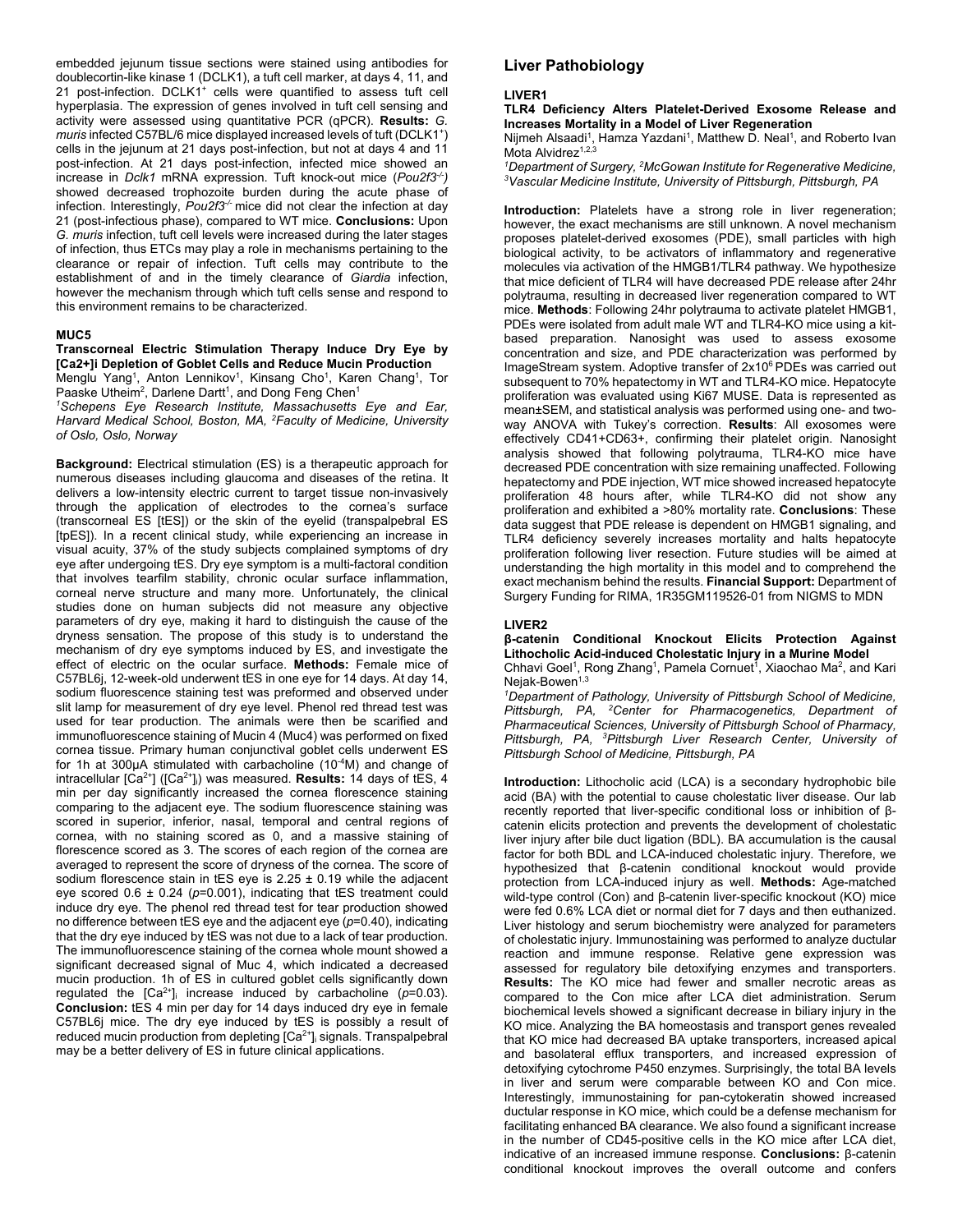protection from LCA-induced cholestatic injury despite insignificant alterations in BA accumulation. Instead, this protection may be accounted to increased number of ducts in the KO mice that expand the bile flow and help alleviate the load of bile accumulation. Alternatively, the increased number of lymphocyte population in KO mice may help clear the necrotic areas.

#### **LIVER3**

#### **Mitigation of High-Fat Diet-Induced Liver Injury in MS-NASH Mice: Modifications in Proteomic Signature**

Isabelle Harber, Dania Zeidan, Shannon McClintock, and Muhammad Nadeem Aslam

*Department of Pathology, University of Michigan, Ann Arbor, MI* 

**Introduction:** Non-alcoholic fatty liver disease (NAFLD) is rapidly becoming the most important cause of liver damage in Western society. Non-alcoholic steatohepatitis (NASH) represents an advanced stage of NAFLD. Our previous long-term murine studies have shown the beneficial role of a red marine algae-derived multi-mineral (calcium, magnesium, multiple trace element-rich) supplement (Aquamin) in reducing liver injury and decreasing liver tumor incidence. The purpose of the present study was to determine how manifestations and effects of NASH can be mitigated by use of Aquamin. **Methods:** Two cohorts of MS-NASH mice were placed on a high-fat Western diet (HFWD) with and without mineral supplementation for a period of 16 weeks. A group of mice (C57BL/6) on regular chow was included as a control. During the in-life phase of the study, weight changes were assessed weekly. At the time of euthanasia, livers were assessed histologically for steatosis and fibrosis by using Sirius red staining for collagen deposition. Liver tissue samples were also evaluated using a tandem mass tag (TMT) mass-spectroscopic proteomic approach for protein expression levels in individual animals. **Results:** Mice on the HFWD gained more weight than animals on the control diet. However, there was no overall change in weight for mice fed a high-fat diet, irrespective of mineral intervention. On histological assessment, there was no difference in the steatosis between two high-fat groups but mice on Aquamin have shown reduced Sirius red staining as compared to placebo mice. Regarding the proteomic profile of liver samples, there was a clear distinction among control and high-fat groups. Mice fed a high-fat diet with Aquamin upregulated 75 moieties at 2-fold-change when compared to Placebo (high-fat diet alone) group. These altered proteins by Aquamin intervention led to upregulate 39 unique pathways with a p-value less than 0.05 as assessed by the Reactome database. Pathways significantly impacted by Aquamin intervention include but are not limited to the following: formation of cornified envelope; keratinization; gap junction assembly; type I hemidesmosome assembly; apoptosisrelated pathways; plasma lipoprotein assembly, remodeling, and clearance; and hedgehog 'off' state pathways. **Conclusion:** Addition of these specific dietary minerals may have a protective role in interfering downstream advancement from steatosis to NASH, a serious manifestation of liver injury. This preliminary work warrants additional studies to pursue the role of these minerals in the context of high-fat diet-induced liver injury.

#### **LIVER4**

#### **PDGF Increases Hepatocyte-HMGB1 Synergistically with Stimulation of Heparan Sulfate** *in vitro* **and Alters Hepatocyte Exosome Release In TLR4 Deficient Mice**

Zeyu Liu<sup>1</sup>, Nijmeh Alsaadi<sup>1</sup>, Hamza Yazdani<sup>1</sup>, Matthew D. Neal<sup>1</sup>, and Roberto Ivan Mota Alvidrez<sup>1,2,3</sup>

<sup>1</sup>Department of Surgery, <sup>2</sup>McGowan Institute for Regenerative Medicine,<br><sup>3</sup>Vascular Medicine Institute, University of Pittsburgh, Pittsburgh, PA *Vascular Medicine Institute, University of Pittsburgh, Pittsburgh, PA* 

**Introduction:** Exosome release has unique effects depending on the tissue of origin. PDGF is a strong stimulant of multiple tissue processes like exosome release. Increase in HMGB1 via TLR4 receptor activation has been proposed to induce extracellular vesicle release. Our hypothesis is that Heparan Sulfate (a known TLR4 ligand) will be able to evidence PDGF dependence on TLR4 to promote exosome release in hepatocytes. **Methods**: Isolated primary WT and TLR4-KO hepatocytes were stimulated for 24hrs with PDGF, supernatant was evaluated with a Nanosight for exosome release quantification. Primary hepatocytes were also stimulated 24hrs with the following conditions: Heparan Sulfate, PDGF, and Heparan Sulfate+PDGF. Hepatocytes were lysed for protein quantification by western Blot (n=3). Data is represented as mean ± SEM. Statistical analysis was performed using one-way ANOVA with Tukey's correction. **Results**: Hepatocyte exosome concentration is increased *in vitro* in the presence of PDGF

after 24hrs in WT hepatocytes. However, in TLR4-KO mice, exosome particle concentration did not differ from levels observed in unstimulated WT hepatocyte exosomes. As for exosome size, 24hr-PDGF stimulation increased WT hepatocyte exosome size, but not in TLR4-KO hepatocytes. Western blot analysis showed that the highest increase in HMGB1 protein levels is observed only after 24hr combined stimulation of both Heparan Sulfate and PDGF compared to individual stimulation. **Conclusions**: PDGF has a direct effect in hepatocyte exosome release whenever TLR4 signaling is intact and appears to be associated with the HMGB1 activation *in vitro*. Future studies will be directed to evidence the downstream HMGB1 pathway associated with PDGF-independent platelet stimulation. **Financial Support:** Department of Surgery Funding for RIMA, 1R35GM119526-01 from NIGMS to MDN.

#### **LIVER5**

#### **Hepatic Autophagy Deficiency Leads to Exosome Overproduction and Pro-inflammatory Response**

Gang Liu, Michelle Ma, and Xiao-Ming Yin

*Department of Pathology and Laboratory Medicine, Tulane University School of Medicine, New Orleans, LA* 

**Introduction:** Autophagy is an evolutionarily conserved metabolic process and plays a homeostatic role to maintain a normal liver function. Autophagy deficiency induces a plethora of pathological changes including inflammation, fibrosis, metabolic disturbance, and tumorigenesis. We are interested in determining how the inflammation is induced under this condition. We hypothesized that exosomes could contribute to the process. Exosomes are defined as membranesurrounded, nanometer-sized vesicles with an average size of 40 to 160 nm in diameter. Exosomes contain a serious of cargos including nucleic acids, proteins, and lipids, which can play critical role in cell-cell communications. **Methods and Results:** In the present study, nanoparticle tracking analysis (NTA) showed an increased production of exosomes in circulation under the condition of hepatic autophagy deficiency. To understand the functional role of these exosomes, they were incubated with macrophages derived from the bone marrow (BMDM), which can be recruited to the liver and contribute to the hepatic inflammation. We found that BMDM could effectively internalize the exosomes. Notably, the expression of a number of pro-inflammatory genes were increased in BMDM co-cultured with exosomes isolated from autophagy deficient mice, but not in BMDM co-cultured with exosomes isolated from wild type mice. Systemic sequencing of miRNA carried by these exosomes identified miR-3072-3p that can target to the inflammatory pathways. Indeed, BMDM transfected with miR-3072-3p mimics expressed a higher level of pro-inflammatory genes, suggesting that these cells can be activated by the exosomes via miRNA mediated signaling. **Conclusion:** Increased production of exosome with miRNA unique to the condition of autophagy deficiency can lead to the activation of inflammatory cells.

#### **LIVER6**

**Histamine increases Hepatic and Intestinal Mast Cell Activation and Regulates Bile Acid Signaling During PSC** 

Vik Meadows<sup>1</sup>, Debjyoti Kundu<sup>1</sup>, Vincent Zhou<sup>2</sup>, Lindsey Kennedy<sup>2</sup>, and Heather Francis<sup>2</sup>

<sup>1</sup>Department of Biochemistry and Molecular Biology, <sup>2</sup>Department of *Medicine, Indiana University School of Medicine, Indianapolis, IN* 

**Introduction:** Primary sclerosing cholangitis (PSC) is characterized by ductular reaction (DR), impaired bile flow, altered bile acid (BA) composition and increased histamine (HA) levels/mast cell (MC) activation. Master BA regulator, Farnesoid X receptor (FXR), is dysregulated in PSC patients altering intestinal BA transport via apical sodium BA transport (ASBT) leading to irritable bowel disease (IBD). MCs secrete HA; catalyzed by l-histidine decarboxylase (HDC).  $Hdc<sup>-/-</sup>$ /Mdr2-/- (DKO) mice exhibit reduced DR, hepatic fibrosis, and total BA (TBA) compared to Mdr2<sup>-/-</sup> mice. Biliary BA toxicity is reduced via expression of fatty acid binding protein (FABP6). MCs and cholangiocytes both express FXR and ASBT and secrete fibroblast growth factor (FGFs), which are elevated in cholestatic liver disease and involved in BA enterohepatic circulation. **Aim:** To investigate HA regulation and MC activation of BA circulation and signaling during PSC. Methods: 16 wk old wild-type (WT), Mdr2<sup>-/-</sup> (PSC model), treated with NaCl or cromolyn sodium (MC stabilizer) via osmotic minipump for 1 week, and DKO mice, treated with NaCl or exogenous HA via osmotic minipump for 1 month, were used in this study. Serum, liver, small intestine, isolated cholangiocytes and cholangiocyte supers were collected from all groups. Serum and hepatic TBA, chenodeoxycholic